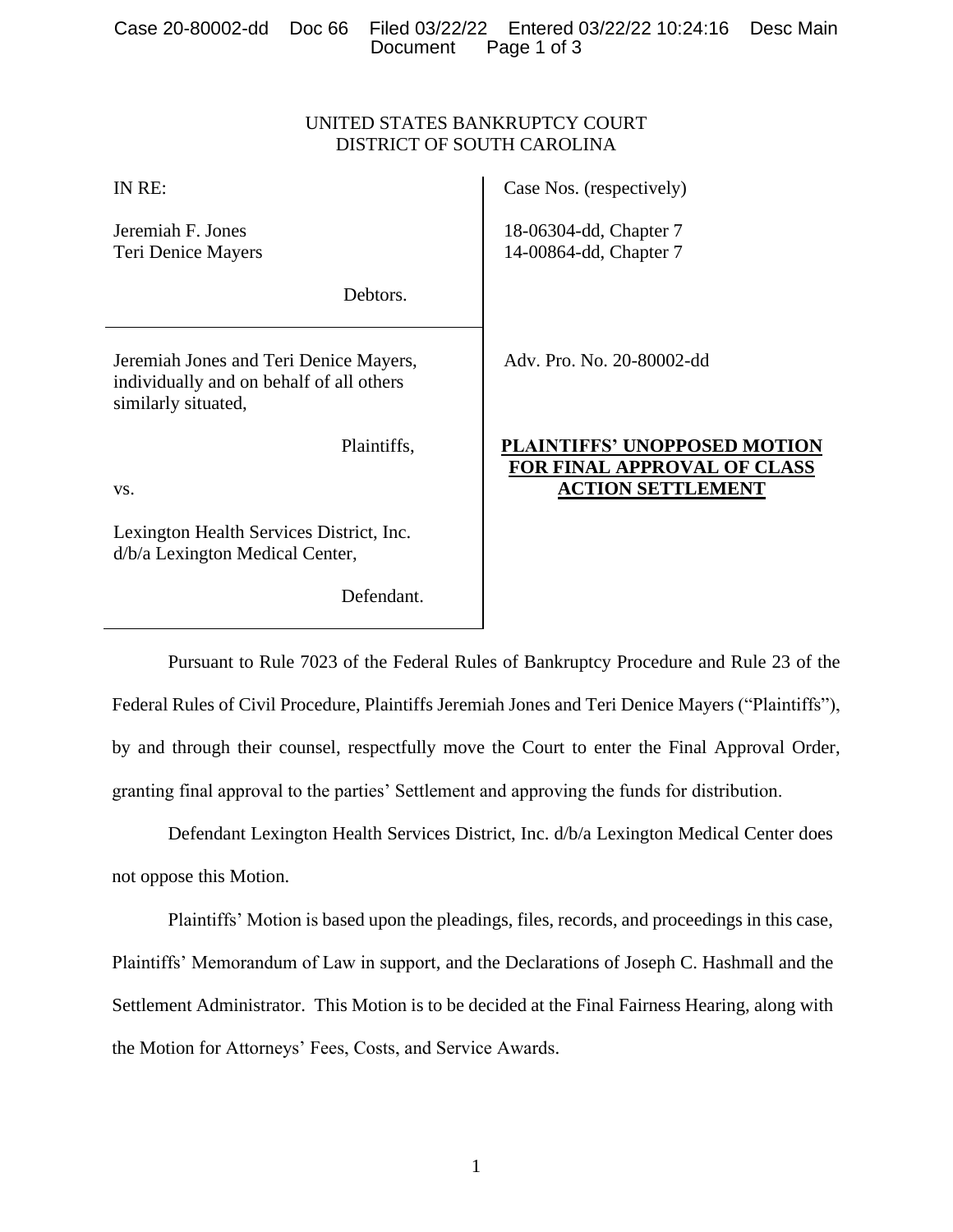Respectfully submitted,

## DAVE MAXFIELD, ATTORNEY, LLC

Dated: March 22, 2022 /s/Dave Maxfield

David A. Maxfield, Fed. ID 6293 P.O. Box 11865 Columbia, SC 29211 803-509-6800 855-299-1656 (fax) dave@consumerlawsc.com

/s/Joseph C. Hashmall E. Michelle Drake (*pro hac vice*) Joseph C. Hashmall (*pro hac vice*) BERGER MONTAGUE PC 1229 Tyler Street NE, Suite 205 Minneapolis, MN 55413 612-594-5999 612-584-4470 (fax) emdrake@bm.net jhashmall@bm.net

Attorneys for Plaintiffs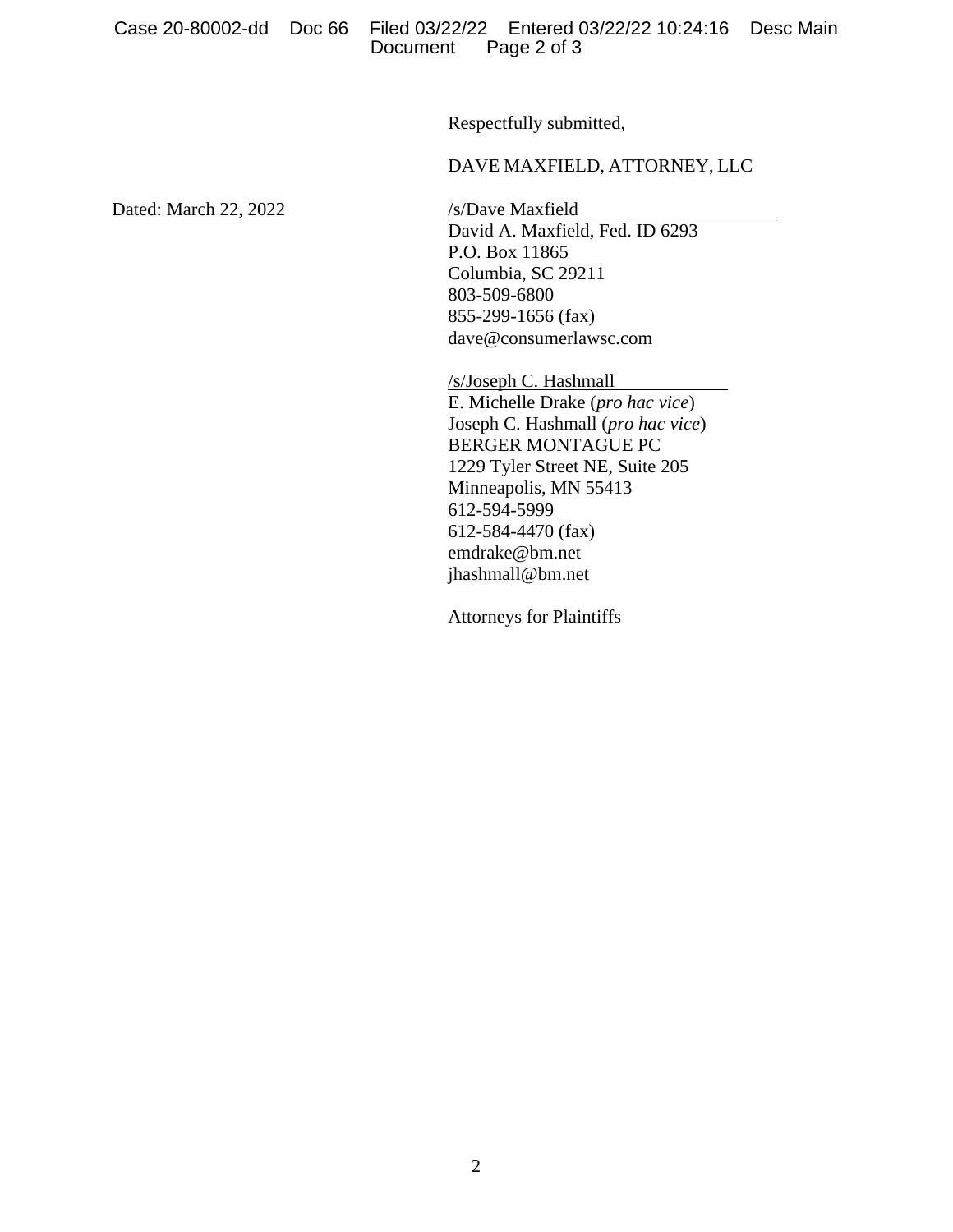Case 20-80002-dd Doc 66 Filed 03/22/22 Entered 03/22/22 10:24:16 Desc Main Page 3 of 3

## CERTIFICATE OF SERVICE

I hereby certify that on March 22, 2022, I electronically filed the foregoing with the Clerk

of the Court using the CM/ECF system which will send notification of such filing to all counsel of record.

Respectfully submitted,

# DAVE MAXFIELD, ATTORNEY, LLC

Dated: March 22, 2022 /s/Dave Maxfield

David A. Maxfield, Fed. ID 6293 P.O. Box 11865 Columbia, SC 29211 803-509-6800 855-299-1656 (fax) dave@consumerlawsc.com

/s/Joseph C. Hashmall E. Michelle Drake (*pro hac vice*) Joseph C. Hashmall (*pro hac vice*) BERGER MONTAGUE PC 1229 Tyler Street NE, Suite 205 Minneapolis, MN 55413 612-594-5999 612-584-4470 (fax) emdrake@bm.net jhashmall@bm.net

Attorneys for Plaintiffs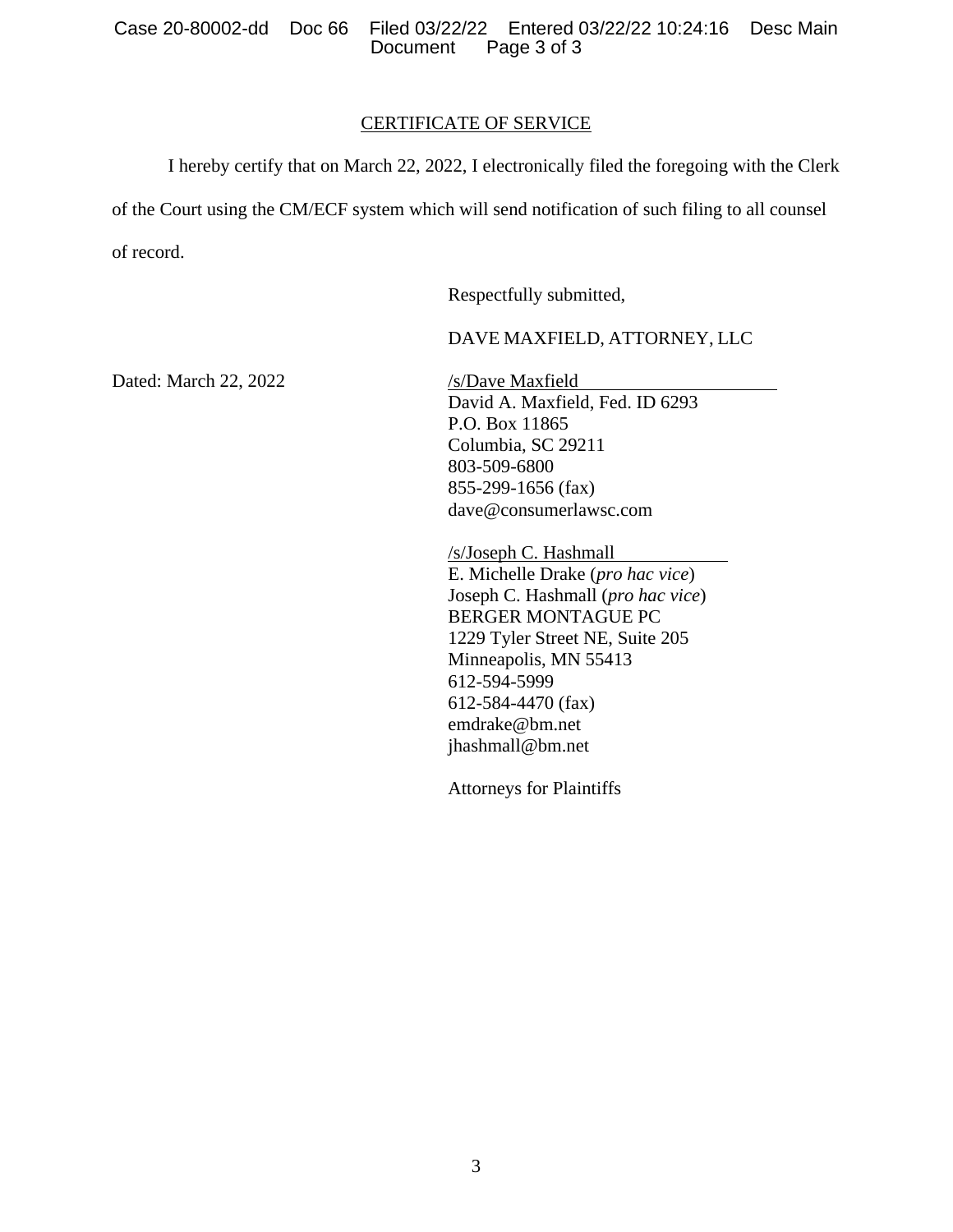| Case 20-80002-dd                                                                                          |             | Doc 66-1 Filed 03/22/22<br>Memorandum in Support | Entered 03/22/22 10:24:16<br>Page 1 of 14          | <b>Desc</b> |
|-----------------------------------------------------------------------------------------------------------|-------------|--------------------------------------------------|----------------------------------------------------|-------------|
|                                                                                                           |             |                                                  |                                                    |             |
|                                                                                                           |             | DISTRICT OF SOUTH CAROLINA                       | UNITED STATES BANKRUPTCY COURT                     |             |
| IN RE:                                                                                                    |             |                                                  | Case Nos. (respectively)<br>18-06304-dd, Chapter 7 |             |
| Jeremiah F. Jones<br>Teri Denice Mayers                                                                   |             |                                                  | 14-00864-dd, Chapter 7                             |             |
|                                                                                                           | Debtors.    |                                                  |                                                    |             |
| Jeremiah Jones and Teri Denice Mayers,<br>individually and on behalf of all others<br>similarly situated, |             |                                                  | Adv. Pro. No. 20-80002-dd                          |             |
|                                                                                                           | Plaintiffs, |                                                  |                                                    |             |
| VS.                                                                                                       |             |                                                  |                                                    |             |
| Lexington Health Services District, Inc.<br>d/b/a Lexington Medical Center,                               |             |                                                  |                                                    |             |

# **MEMORANDUM IN SUPPORT OF PLAINTIFFS' MOTION FOR FINAL APPROVAL OF CLASS ACTION SETTLEMENT**

Defendant.

\_\_\_\_\_\_\_\_\_\_\_\_\_\_\_\_\_\_\_\_\_\_\_\_\_\_\_\_\_\_\_\_\_\_\_\_

Plaintiffs Jeremiah Jones and Teri Denice Mayers ("Plaintiffs" or "Class Representatives") submit this memorandum in support of their Motion for Final Approval of Class Action Settlement. The Settlement,<sup>1</sup> which the parties reached following adversarial litigation, extensive discovery, and fulsome arms' length negotiations between experienced counsel, provides substantial relief to the Settlement Class. The Settlement provides monetary relief in the form of a common fund of \$110,000 established by Defendant Lexington Health Services District, Inc. d/b/a Lexington Medical Center ("Defendant"), which even with the requested deductions for Class Representative

<sup>&</sup>lt;sup>1</sup> The capitalized terms used herein have the same meaning as the terms defined in the Settlement Agreement. (ECF No. 60-2.)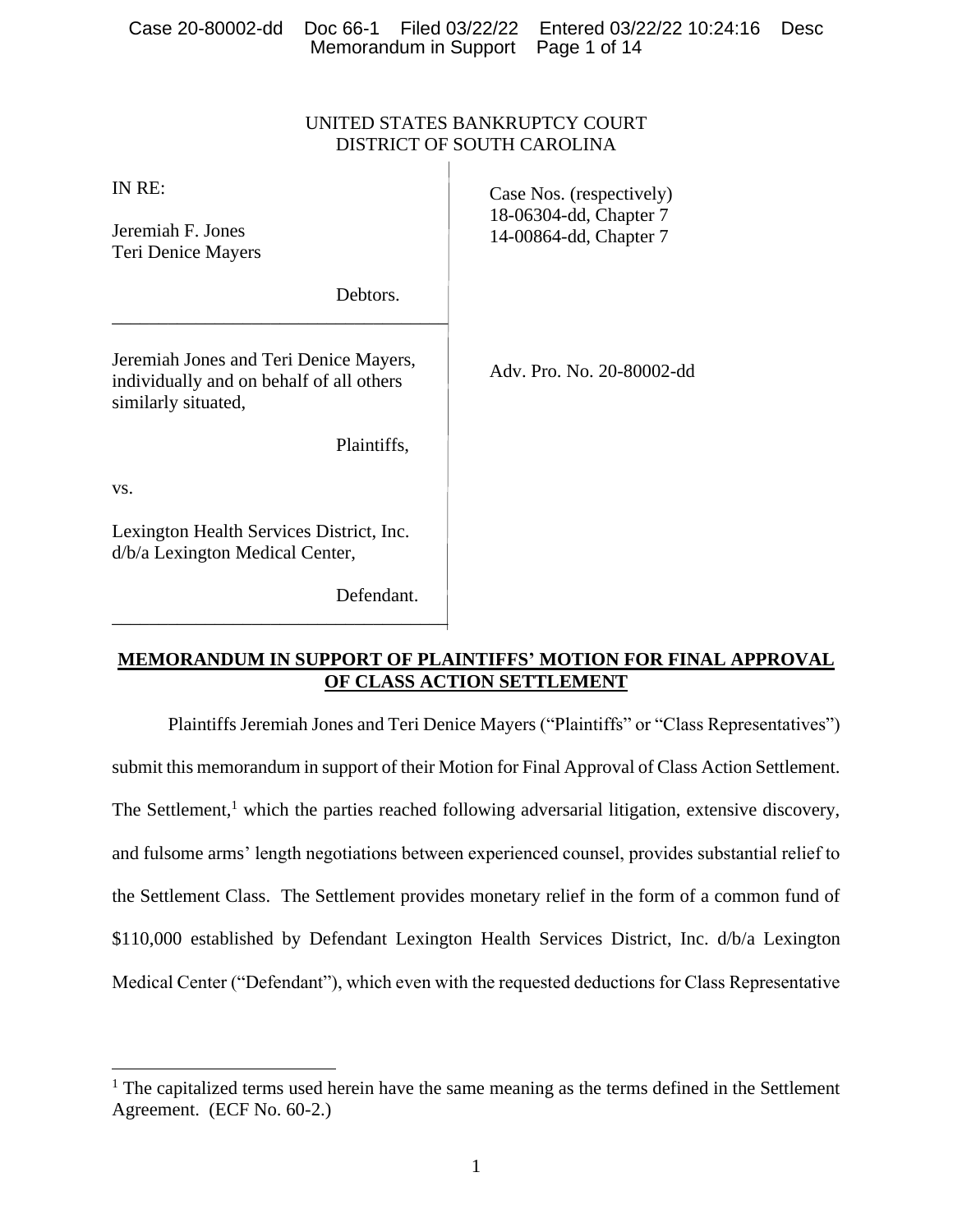Service Awards and reimbursement of administration expenses, will provide recovery to the Settlement Class that is greater than the amount alleged to have been wrongfully collected by Defendant. Further, the Settlement Class Members will receive a payment from the fund automatically, without having to return a claim form, and in an amount directly proportionate to the amount alleged to have been wrongfully seized from them by Defendant.

The Settlement satisfies all Fourth Circuit criteria for final approval. Indeed, this Court has preliminarily found the Settlement to be "fair, reasonable, and adequate." (ECF No. 61.) Since that finding, the reasonableness has only been further supported by the Settlement Class's overwhelmingly positive reaction to notice – there have been *zero* opt-outs and *zero* objections. (Settlement Administrator Declaration ("Admin. Decl.") ¶¶ 10, 11.)

Plaintiffs now respectfully request the Court grant final approval of the Settlement and approve the distribution of the Settlement Fund. Defendant does not oppose the relief sought by this Motion.

### **BACKGROUND**

## **I. Procedural History**

On January 10, 2020, Plaintiffs filed their class action Adversary Complaint against Defendant, alleging Defendant collected debts from Plaintiffs and putative class members in violation of the Court's orders staying such collections in bankruptcy proceedings and/or in violation of a bankruptcy discharge. (ECF No. 1.) Defendant moved to dismiss the Complaint on March 4, 2020, arguing that it cannot be named in a class action suit, that Defendant has sovereign immunity from the class claims, and that Plaintiffs had failed to exhaust administrative remedies. (ECF No. 11.) The Court denied Defendant's motion in full on July 8, 2020 (ECF No. 25), and Defendant filed its Answer on July 22, 2020 (ECF No. 27).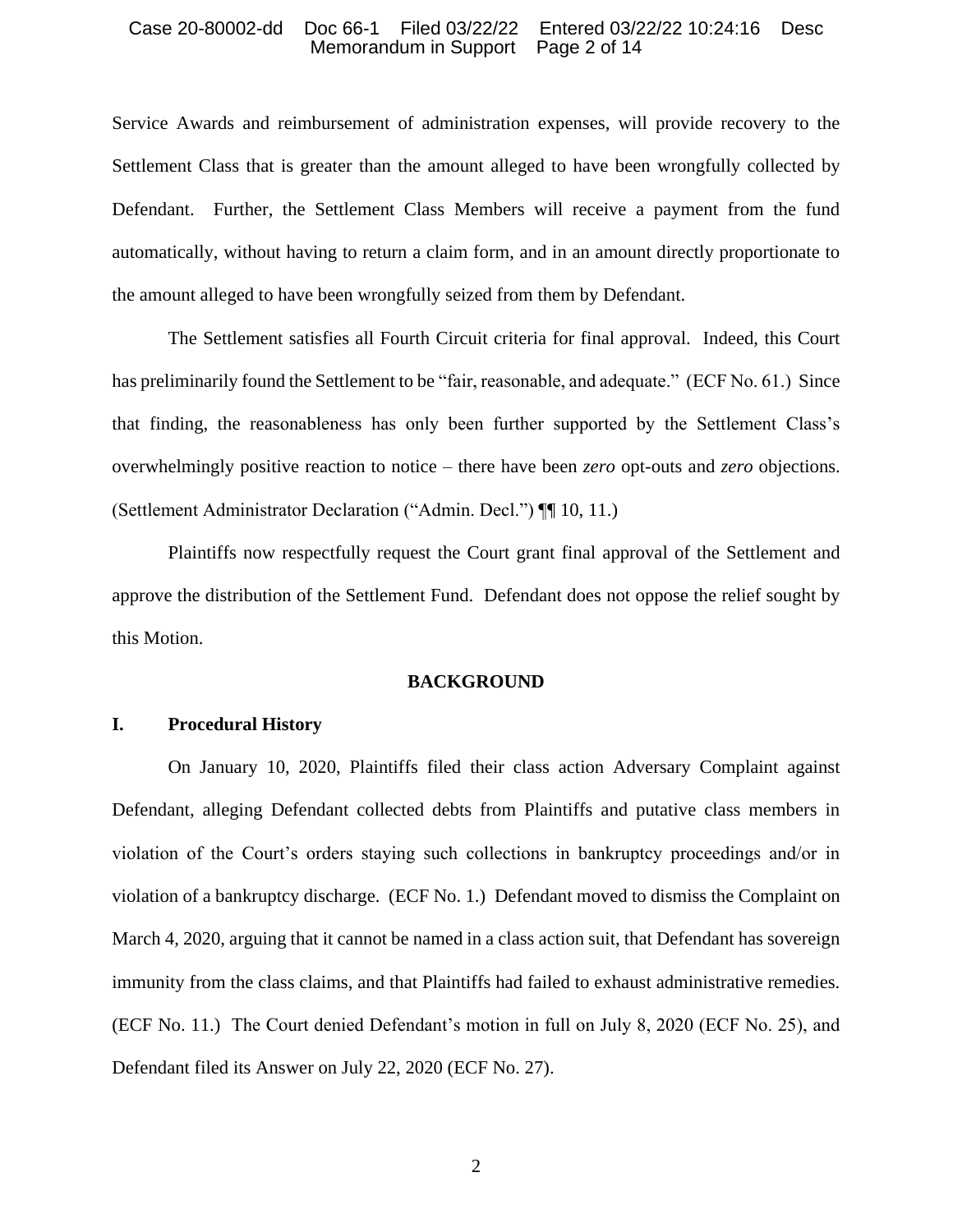Following Defendant's Answer, the parties began engaging in discovery – exchanging written requests and responses, making productions, and taking depositions. During this exchange of discovery, Defendant performed a search of its records for members of the proposed class. In order to generate that list, Defendant first gave the list of accounts it provided to the South Carolina Debt Setoff Program from 2017 through 2019, to LexisNexis, a third-party provider of bankruptcy data. (ECF No. 50-1 at 2-3.) LexisNexis cross-referenced that list with bankruptcy court filing records and identified the individuals on Defendant's list who had also filed a bankruptcy proceeding. Defendant then reviewed those debtors' bankruptcy filings to determine (1) if the date of service pre- or post-dated the bankruptcy filing, (2) if Defendant was listed as a debtor and the debt to Defendant was scheduled, and (3) if the debt was subsequently reduced or eliminated via money received via the Debt Setoff Program, or other subsequent payment on the debt. (*Id.*) Defendant produced the resulting identifying information for these individuals and information on payment totals. (*Id.*) This production ultimately served as the basis for the Settlement Class list.

Beginning in early 2021, the parties' respective counsel began exchanging settlement demands, offers, and counter-offers via email and telephone. In October 2021, the parties reached a settlement in principle for classwide monetary relief, and subsequently, for attorneys' fees and costs. On November 24, 2021, Plaintiffs filed the unopposed Motion for Preliminary Approval of the Class Settlement (ECF No. 60), and the Court granted preliminary approval on December 8, 2021. (ECF No. 61.) With that Order, the Court approved the distribution of notice of the Settlement to the Settlement Class Members. (*Id.*)

### **II. Settlement Terms**

The Settlement Class is defined as:

Every person who declared bankruptcy within South Carolina whose discharged or stayed debt to Lexington Medical was collected by Lexington Medical through the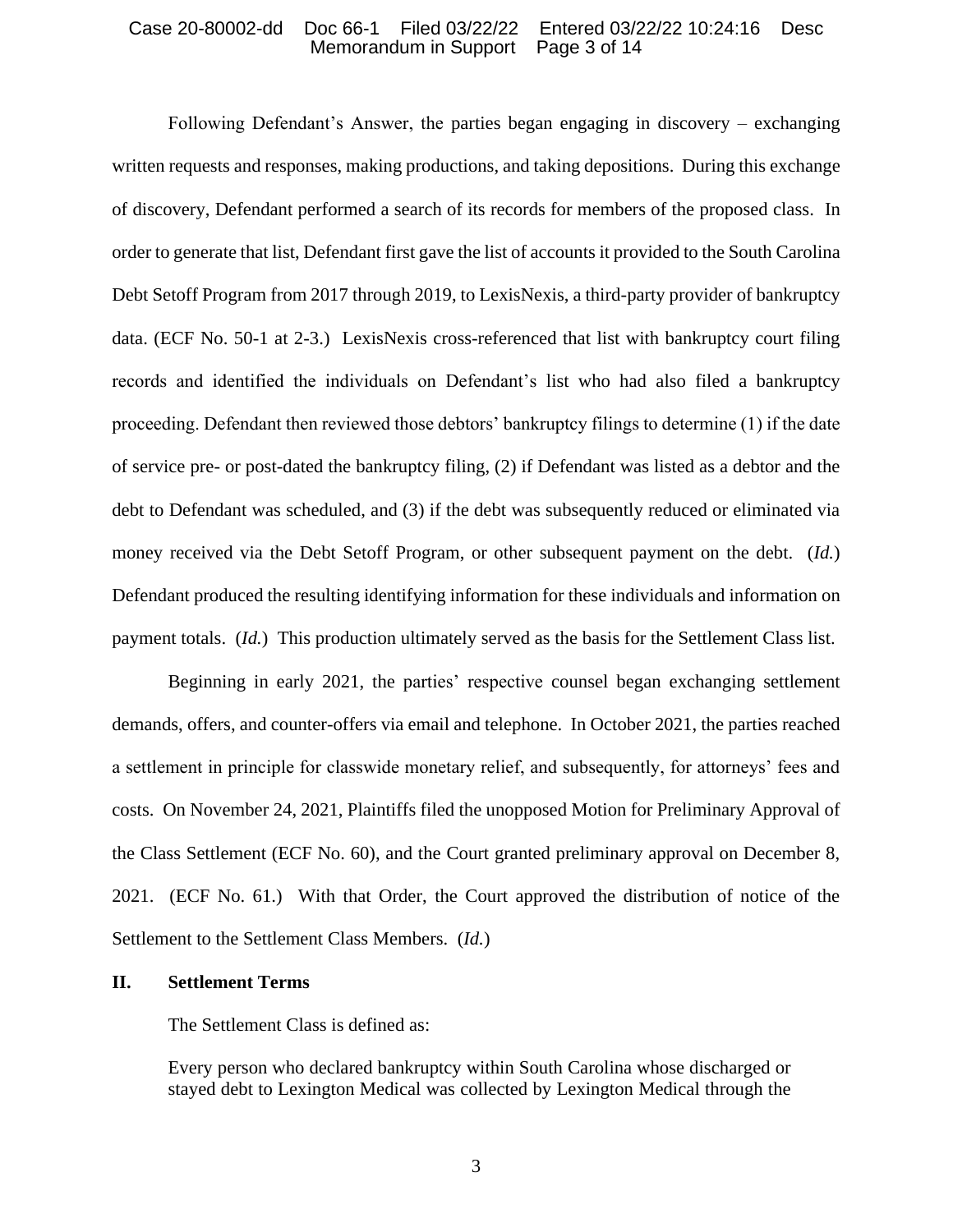Setoff Debt Collection Program or who made a payment to Lexington Medical on a discharged or stayed debt after receiving a Setoff Debt Collection Program notice in the tax years 2017, 2018 and 2019.

(ECF No. 60-2 ¶ 29.) Based on Defendant's records, there are 171 Settlement Class Members.<sup>2</sup>

Defendant will pay \$110,000.00 as a settlement fund. (*Id. ¶* 21.) Pursuant to the Settlement, Settlement Class Members who do not exclude themselves will receive a payment from the fund, after any Court-approved deductions for settlement administration expenses and Class Representative Awards. (*Id. ¶* 34.) This amount is larger than the roughly \$77,000 total that the Class Members cumulatively paid to Defendant, as disclosed by Defendant in discovery. The payments to Class Members will be in proportion to the amount collected from each Class Member. Class Counsel will calculate each Settlement Class Member's recovery by determining the Class Member's payments to Defendant in comparison to the total payments made by all Settlement Class Members, and will use that calculation to proportionately distribute the settlement fund to Settlement Class Members who do not opt out (e.g., Class Member A's debt payments to Defendant total 1% of total payments, Class Member A's settlement distribution will be 1% of the Net Settlement Fund). (*Id.*) Class Members will have ninety (90) days in which to negotiate their checks. After the check negotiation period, should the balance of funds be enough to provide for a *pro rata* redistribution of at least \$5 each to Class Members who cashed their initial check, less expenses associated with such a second distribution, then the Settlement Administrator will issue such second checks. (*Id.* ¶ 38.)

Should any funds remain after the close of the check negotiation period(s), the balance will be donated to the designated charitable *cy pres* recipient, United Way of the Midlands, a non-profit

 $2$  Initial estimate was 172, but during the process of preparing the Class List for notice distribution, the Administrator identified one duplicate and removed from the list. (Admin. Decl. ¶ 4.)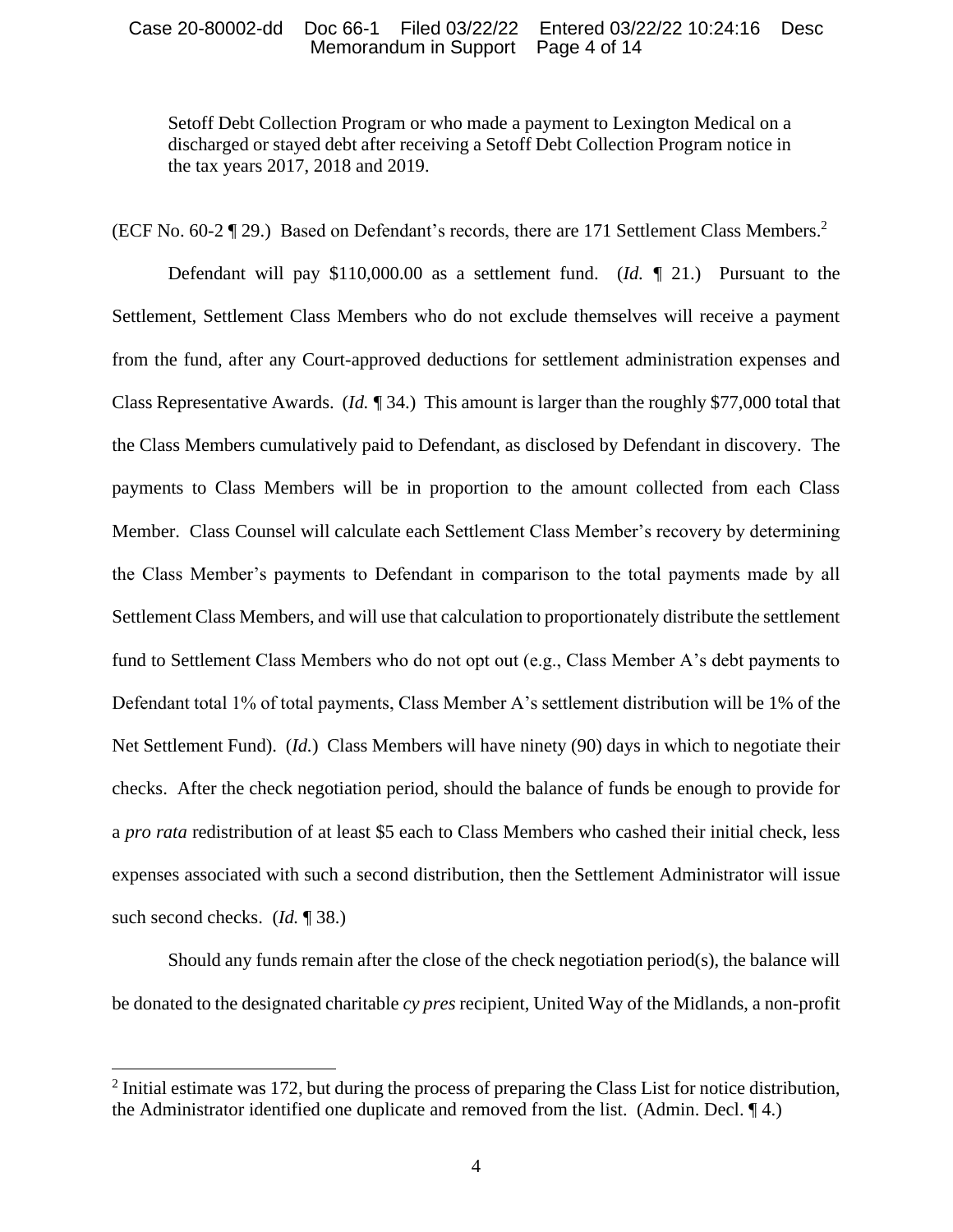organization dedicated to the promotion of education, stability, and access to healthcare for South Carolina citizens. (*Id. ¶* 17.)

In exchange for the monetary benefits, Settlement Class Members will release claims that were or could have been asserted in the Complaint regarding Defendant's collection of Class Members' debts that were scheduled in bankruptcy proceedings and/or discharged by bankruptcy. This includes claims for actual and punitive damages, as well as attorneys' fees and costs. (*Id.* ¶ 47.)

### **III. Notice to the Class**

On December 22, 2021, the Settlement Administrator mailed the Court-approved Notice to the 171 Settlement Class Members via U.S. mail, at their last-known addresses, as updated by the U.S. Postal Service's National Change of Address System and any other appropriate databases the Settlement Administrator utilizes. (Admin. Decl. ¶¶ 4-6.) Three Notices were returned, and all three were able to be remailed successfully based on forwarding address information, resulting in a 100% successful notice rate. (*Id.* ¶¶ 7-9.)

The mailed Notice contained summary information about the Settlement, including the date and time of the Final Fairness Hearing, and directed the Settlement Class Members to the Settlement Website, established by the Settlement Administrator prior to Notice mailing, for additional information. (*Id.* ¶ 13.) At the Settlement Website, the Settlement Administrator posted the Complaint, the Answer, the Motion for Preliminary Approval and resulting Order, as well as the Settlement Agreement, the Long Form Notice, and a summary of Key Dates, including the Final Fairness Hearing date and its Zoom connection information. (*Id.*) These components of the Notice Plan together provided the Settlement Class with comprehensive information regarding the Settlement's terms, their rights and the deadlines by which to exercise them, the claims they would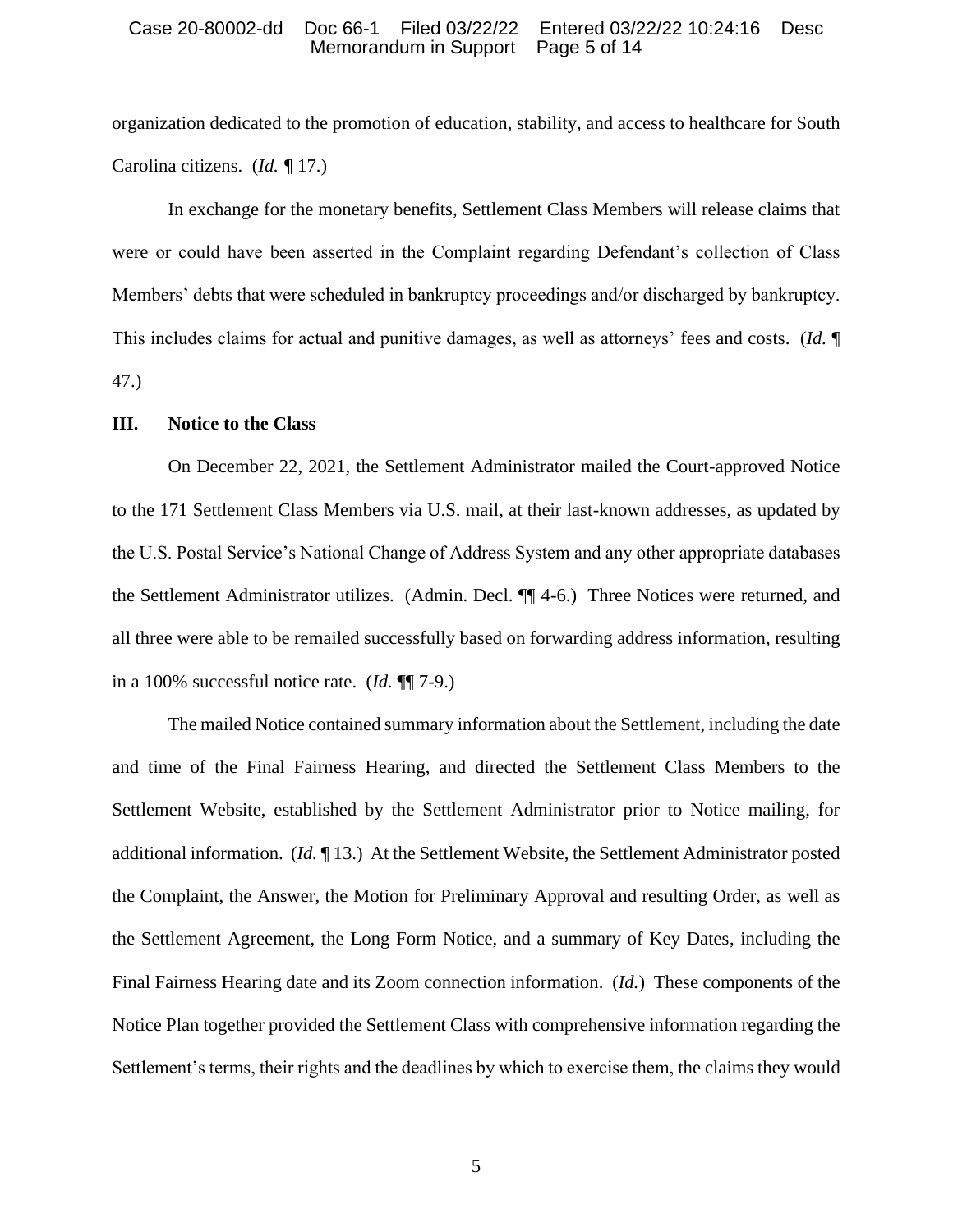release should they not exclude themselves, and gave notice of the Final Fairness Hearing.

Additionally, the Settlement Administrator assisted Defendant in complying with the notice requirements of CAFA, 28 U.S.C. § 1715. (*Id.* ¶ 3.)

Further, on January 21, 2022, Plaintiffs filed their Motion for Attorneys' Fees, Costs, and Class Representative Service Awards (ECF No. 64), which the Administrator posted to the Settlement Website on the same date for Class Members to review. (Admin. Decl. ¶ 13.)

There have been zero objections and zero requests for exclusion received from the Settlement Class. (*Id.* ¶¶ 10, 11.)

### **ARGUMENT**

### **I. Legal Standard for Final Approval**

Pursuant to Rule 7023 of the Federal Rules of Bankruptcy Procedure, Fed. R. Civ. P. 23 applies in adversary proceedings such as this one. Court approval of class action settlements is required under Fed. R. Civ. P. 23(e). "There is a strong judicial policy in favor of settlement to conserve scarce resources that would otherwise be devoted to protracted litigation." *Robinson v. Carolina First Bank NA*, 2019 WL719031, \*8 (D.S.C. Feb. 14, 2019) (collecting cases in support). "It has long been clear that the law favors settlement," *U.S. v. Manning Coal Corp.*, 977 F.2d 117, 120 (4th Cir. 1992), and this is "particularly true in class actions," *Reynolds v. Fid. Investments Inst'l Ops. Co.*, No. 18-423, 2020 WL 91874, at \*3 (M.D.N.C. Jan. 8, 2020). Thus, there is a strong initial presumption that the compromise is fair and reasonable. *See In re MicroStrategy, Inc. Sec. Litig.*, 148 F. Supp. 2d 654, 663 (E.D. Va. 2001). Ultimately, approval of the settlement is committed to the sound discretion of the trial court. *Id.*

Courts in the Fourth Circuit look to specific factors to determine whether a settlement is fair, adequate, and appropriate for final approval. *See In re Jiffy Lube Sec. Litig.*, 927 F.2d 155,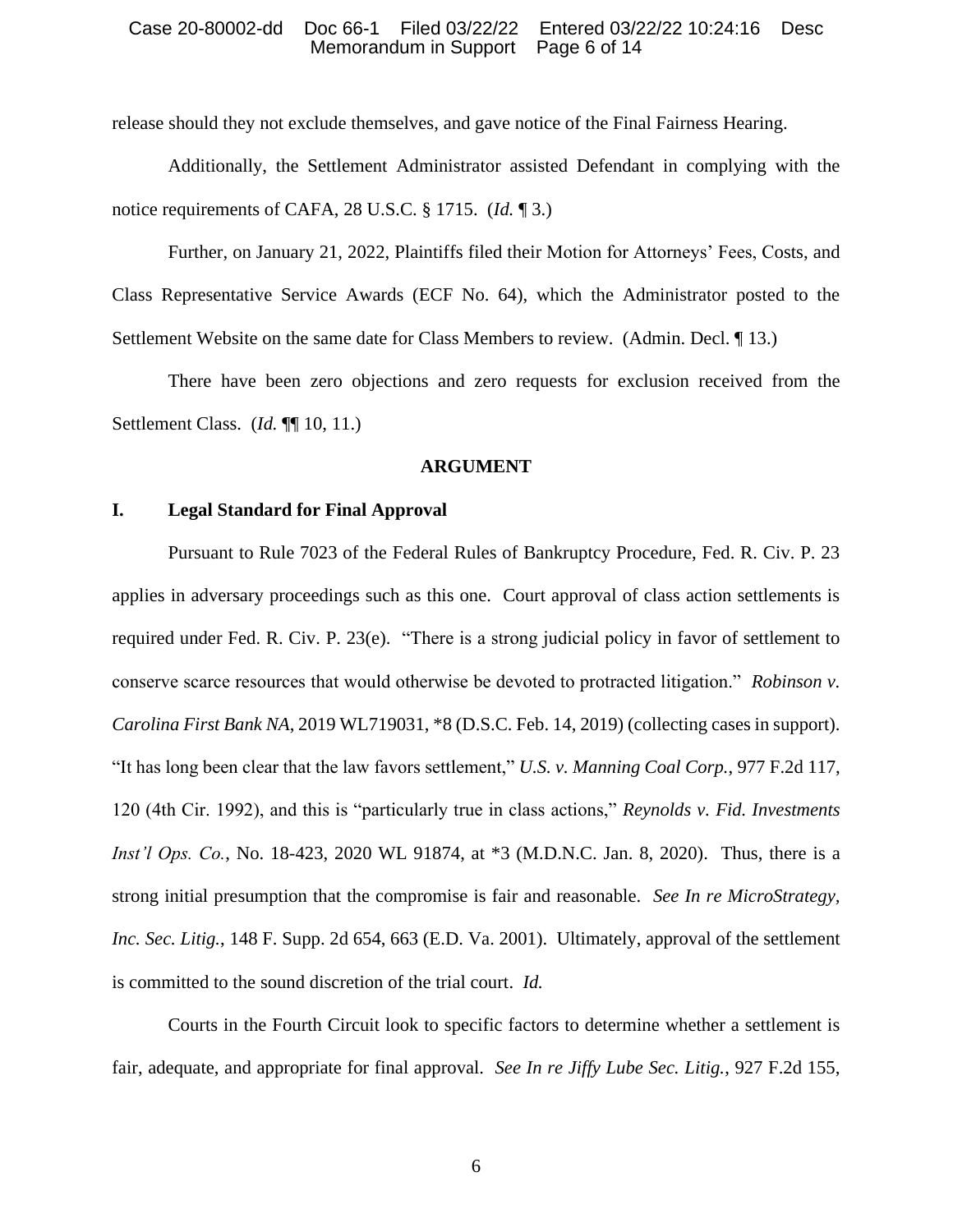158 (4th Cir. 1991). The "fairness" inquiry ensures "that the settlement was reached as a result of good-faith bargaining at arm's length, without collusion, on the basis of (1) the posture of the case at the time settlement was proposed, (2) the extent of discovery that had been conducted, (3) the circumstances surrounding the negotiations, and (4) the experience of counsel." *Id.* at 159. Adequacy is assessed through "(1) the relative strength of the plaintiffs' case on the merits, (2) the existence of any difficulties of proof or strong defenses the plaintiffs are likely to encounter if the case goes to trial, (3) the anticipated duration and expense of additional litigation, (4) the solvency of the defendants and the likelihood of recovery on a litigated judgment, and (5) the degree of opposition to the settlement." *Id*. 3

## **II. The Settlement Satisfies the Criteria for Final Approval.**

As detailed below, each of the *Jiffy Lube* factors weighs in favor of final approval of the Settlement here. The Settlement is the result of good-faith, informed, arm's length negotiations between experienced counsel, and was reached only after adversarial litigation and extensive discovery had been conducted. Any settlement requires the parties to balance the merits of the claims and defenses asserted and the attendant risks of continued litigation and delay. Plaintiffs

 $3$  The 2018 amendments to Rule 23 also provide specific guidance to federal courts considering whether to approve a class settlement. *See* Fed. R. Civ. P. 23(e), Committee Notes. The factors that the Rules contemplate a court to consider include whether: (A) the class representative and class counsel have adequately represented the class; (B) the proposal was negotiated at arm's length; (C) the relief provided for the class is adequate, taking into account: (i) the costs, risks, and delay of trial and appeal; (ii) the effectiveness of any proposed method of distributing relief to the class, including the method of processing class member claims; (iii) the terms of any proposed award of attorney's fees, including timing of payment; and (iv) any agreement required to be identified under Rule 23(e)(3); and (D) the proposal treats class members equitably relative to each other. *See* Fed. R. Civ. P. 23(e)(2). The Fourth Circuit has held that the *Jiffy Lube* standards "almost completely overlap with the new Rule  $23(e)(2)$  factors, rendering the analysis the same." *See Herrera v. Charlotte School of Law, LLC*, 818 Fed. App'x 165, 176 n.4 (4th Cir. 2020) (citing *In re Lumber Liquidators Chinese-Manufactured Flooring Prods. Mktg., Sales Practices & Prods. Liab. Litig.*, 952 F.3d 471, 474 n.8 (4th Cir. 2020)).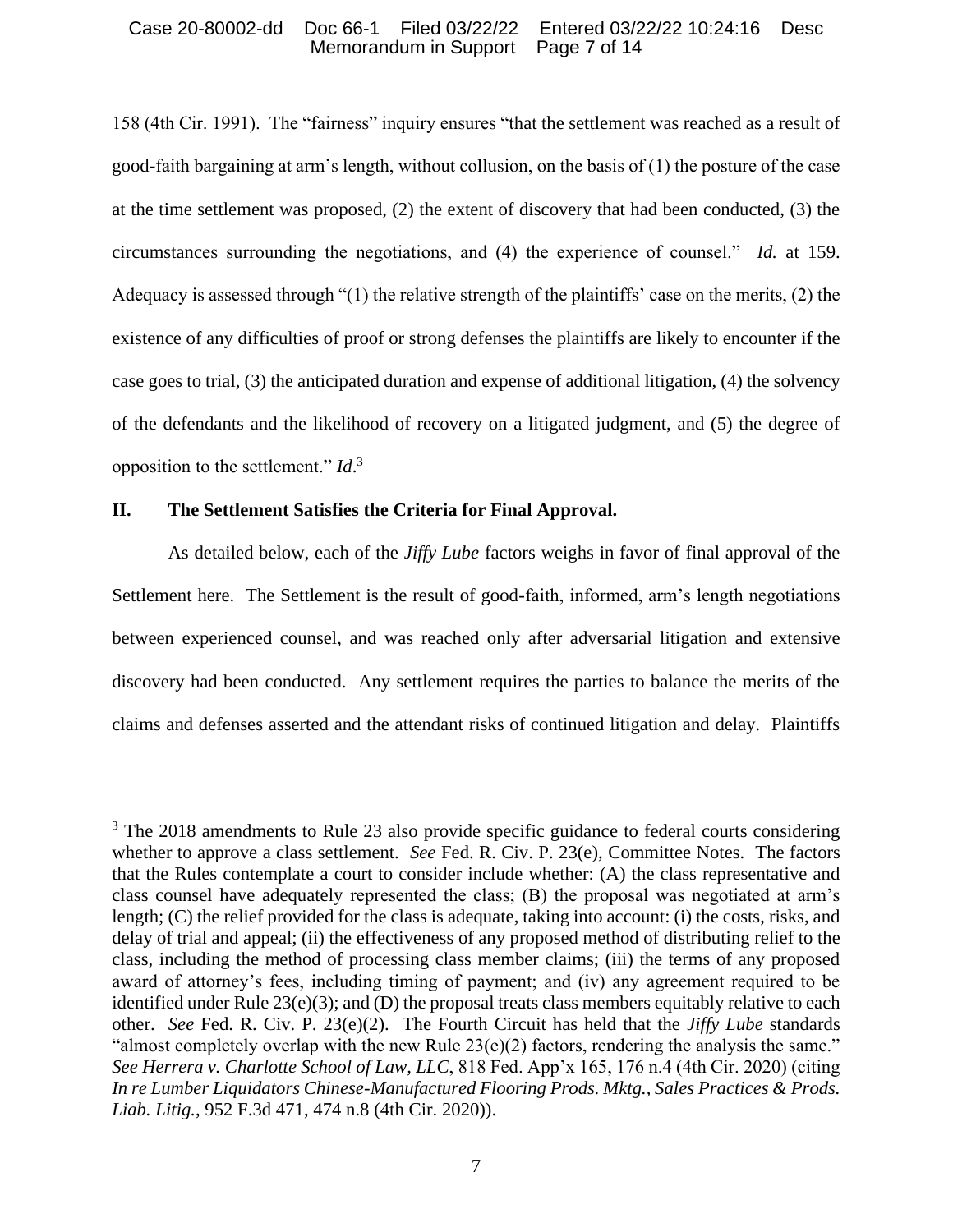believe their claims were meritorious, and indeed had prevailed at least past the motion to dismiss stage of litigation. But Defendant denies liability and has demonstrated its willingness to litigate vigorously. Should litigation continue, there would be a decision on class certification which likely would be appealed by the losing party, motions for summary judgment, and trial. Any potential recovery for the Settlement Class Members would be significantly delayed and at risk of being diminished. Thus the benefits of the Settlement, significant in their own right, and given that they would be provided to Settlement Class Members now, far outweigh the uncertainties of continued litigation.

### **A. The Settlement is Fair.**

When evaluating the fairness of a settlement, the Court must evaluate the (1) the posture of the case at the time the settlement was proposed; (2) the extent of discovery conducted; (3) the circumstances surrounding the negotiations; and (4) the experience of counsel. *In re Jiffy Lube*, 927 F.2d at 159; *see also* Fed. R. Civ. P. 23(e)(2)(A) and (B).

Here, when the Settlement was reached, meaningful discovery had been conducted, including depositions, database productions and related analysis. Additionally, the parties had litigated through the motion to dismiss phase and had fully briefed class certification. Given this litigation history, and the extent of discovery conducted, both sides had had ample opportunity to develop and evaluate the strength of the claims and defenses. Moreover, both sides are represented by experienced counsel. (*See* ECF Nos. 50-4, 50-7; *see also* www.nelsonmullins.com.) Only after this fulsome development of their respective positions, and with the benefit of representation by counsel experienced in valuing class actions, did the parties negotiate this Settlement through arms' length negotiations. This set of circumstances weighs in favor of a finding of fairness. *See Jiffy Lube*, 927 F.2d at 159; *accord* Fed. R. Civ. P. 23(e)(2); *see also US Airline Pilots Ass'n v.*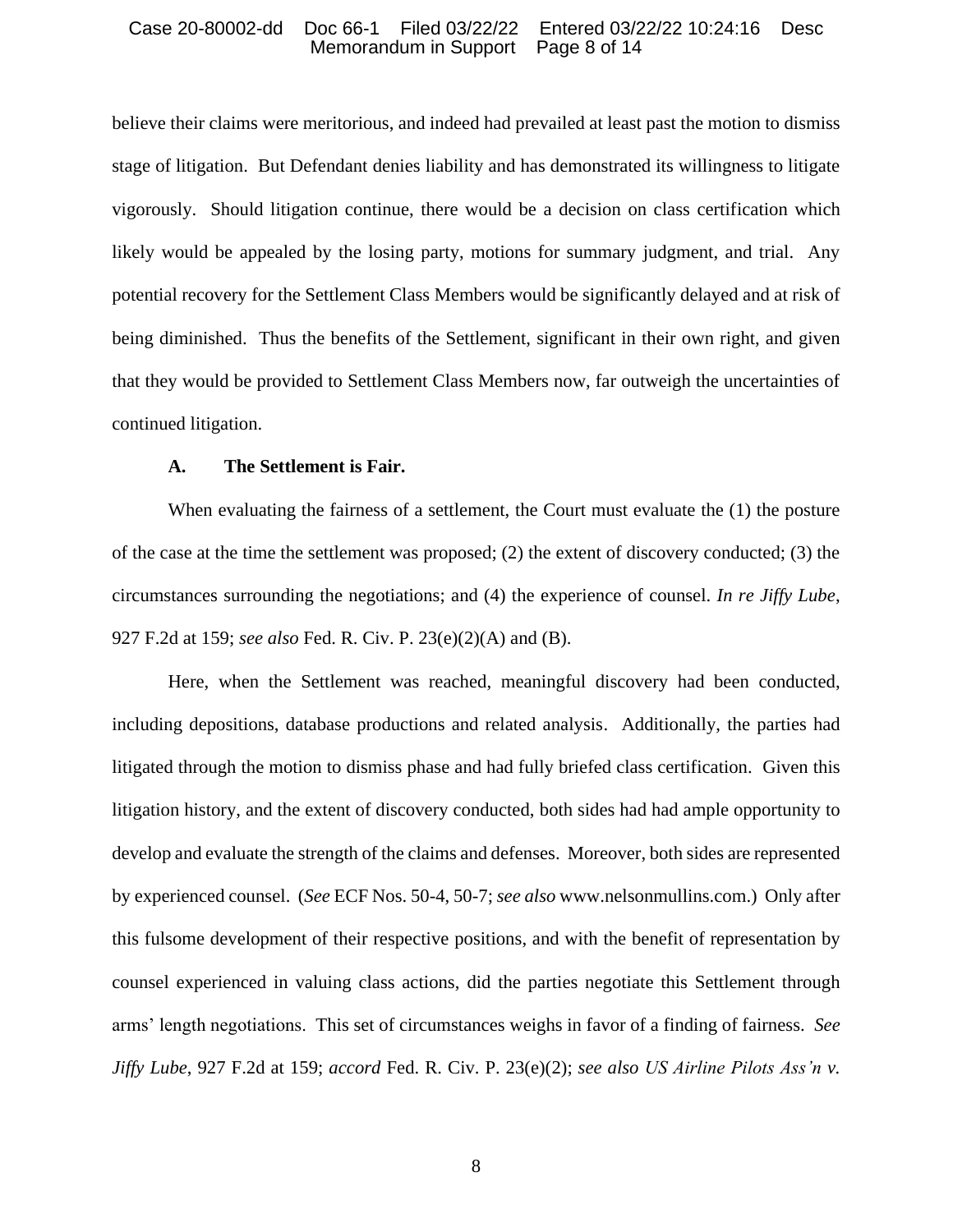*Velez*, No. 14-577, 2016 WL 4698540 at \*4 (W.D.N.C. Sept. 7, 2016) (extensive formal and informal discovery, and skilled counsel well-versed in issues meant settlement met the fairness factor).

Courts afford substantial consideration to Class Counsel's view in considering whether a class settlement is fair. *See In re The Mills Corp*. *Secs. Litig.*, 265 F.R.D. 246, 255 (E.D. Va. 2009) (stating that it is "entirely warranted" for the court to "pay heed to" the judgment of experienced class counsel). Based on their substantial class action experience, Class Counsel endorse the Settlement as fair and adequate. (Declaration of Joseph Hashmall ("Hashmall Decl.") [2.) Class Counsel's decision to settle the case is "the product of thorough exploration and deliberation and as such, their representations to the court that the settlement provides class relief which is fair, reasonable and adequate should be given significant weight." *In re The Mills Corp*., 265 F.R.D. at 255 (internal quotation omitted).

### **B. The Settlement is Adequate & Reasonable**.

The adequacy portion of the *Jiffy Lube* analysis weighs the likelihood of recovery on the merits against the amount offered in settlement. *Brown v. Transurban USA, Inc.*, 318 F.R.D. 560, 573 (E.D. Va. 2016). In assessing the adequacy of the Settlement, the Court looks to (1) the relative strength of the merits of the plaintiff's claims; (2) the existence of any difficulties of proof or strong defenses the plaintiff will encounter at trial; (3) the anticipated duration and expense of additional litigation; (4) the solvency of the defendant and likelihood of recovery; and (5) the degree of opposition to the Settlement. *In re Jiffy Lube*, 927 F.2d at 159. In evaluating adequacy, it is important to remember that "[a] compromise is the essence of a settlement and the trial court should not make a proponent of a proposed settlement justify each term of a settlement agreement against a hypothetical or speculative measure of what concessions might have been gained since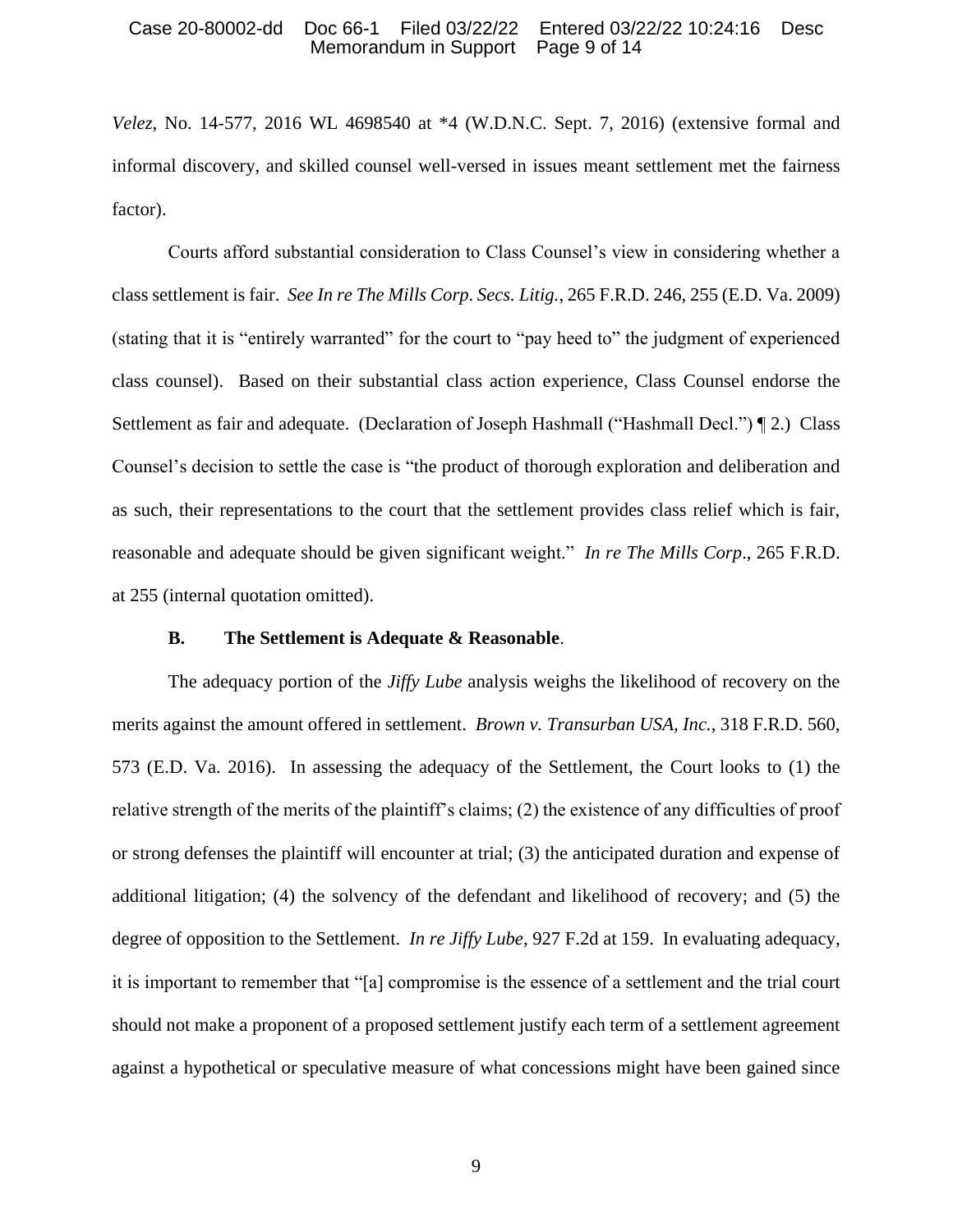inherent in compromise is a yielding of absolutes and an abandonment of highest hopes." *Houston v. URS Corp.*, No. No. 08-203, 2009 WL 2474055, at \*5 (E.D. Va. Aug. 7, 2009) (citing *Cotton v. Hinton*, 559 F.2d 1326, 1330 (5th Cir. 1977)); *see also Deem v. Ames True Temper, Inc.*, No. 6:10 cv-01339, 2013 WL 2285972, at \*3 (S.D. W. Va. May 23, 2013) ("A settlement compromising conflicting positions in class action litigation serves the public interest"). The role of the Court is not to second-guess the settlement but to decide whether its overall terms are reasonable. *Id*. Here, each relevant factor is satisfied.

The Settlement provides monetary relief to the Settlement Class in a gross amount (\$110,000) that totals *more than* the aggregate total of the alleged wrongfully collected amounts at issue here (\$77,000). This relief is significant, and when viewed against what remained in the case for Plaintiffs to achieve, is more than adequate. Plaintiffs prevailed at the motion to dismiss stage, but their motion for class certification was vigorously opposed by Defendant and there was no guarantee of future success, particularly in light of inevitable appeals. As noted above, at the time Settlement was reached, beyond a decision on the pending motion for class certification, Plaintiffs additionally had further litigation ahead, including motions for summary judgment and ultimately trial. Any hypothetical additional benefit to the Settlement Class from continued litigation would be offset by substantial costs, delay and risk from protracted litigation. *See Brown*, 318 F.R.D. at 573 (finding first and second factors warranted final approval where defendants "vigorously and consistently argued that Plaintiffs' claims lack merit" and further litigation posed substantial risks).

With the Settlement, Settlement Class Members are to receive automatic payments, without returning a claim form, that will be directly proportionate to the amounts collected from them by Defendant. This substantial and immediate relief is especially valuable to this particular group of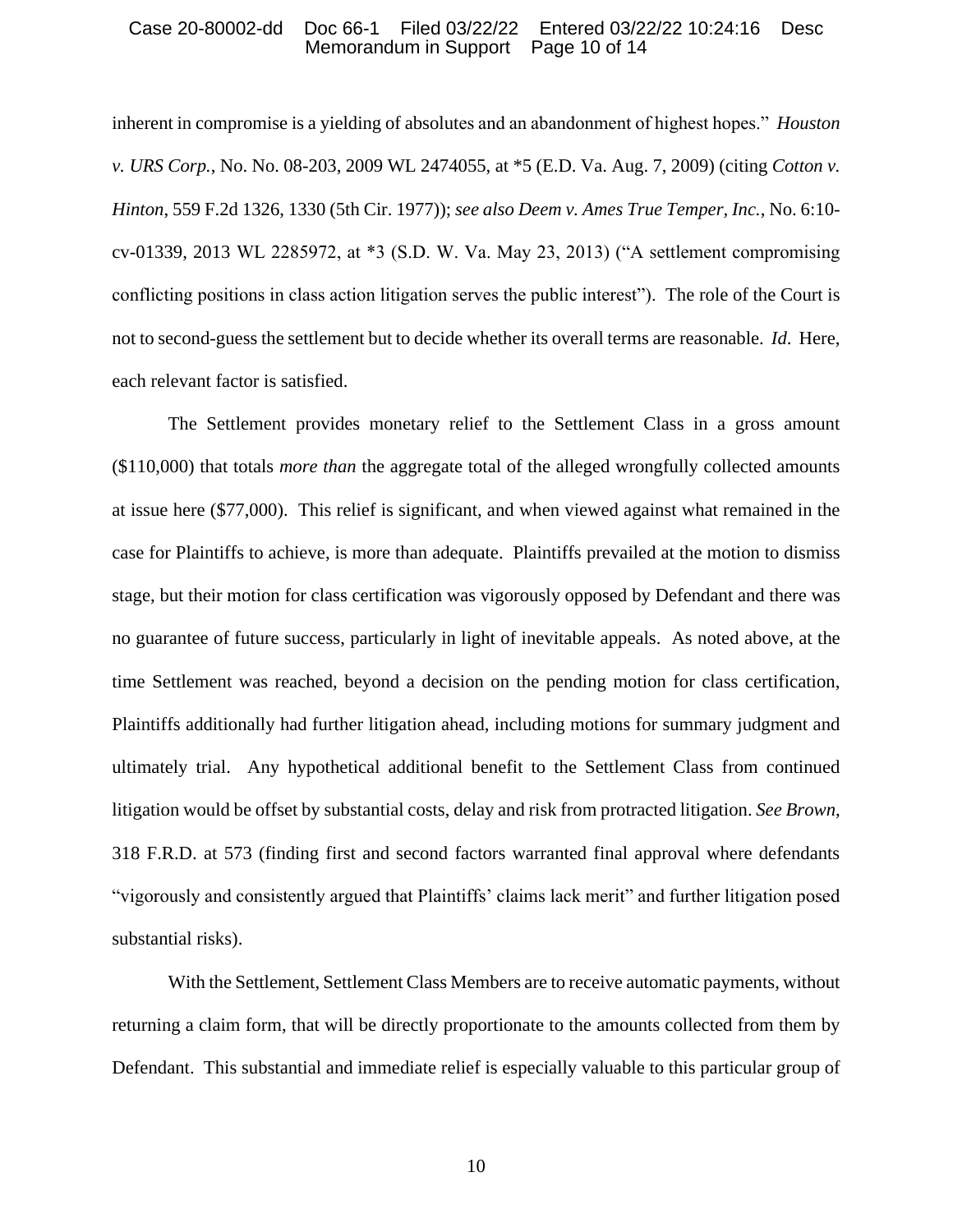consumers, who by definition were in personal bankruptcy and saddled with medical debts. Considering the burden to the class should the case continue in litigation, the likely duration and expense of continued litigation are substantial, with no guarantee of additional benefit to the Settlement Class. *See Brown*, 318 F.R.D. at 573 (finding factor satisfied where "completion of merits and expert discovery, class certification briefing, dispositive motions, trial, post-trial motions, and possible appeals would entail substantial time and expense" while the proposed settlement "would provide significant ... relief quickly").<sup>4</sup>

Further, the complete lack of opposition to the Settlement strongly supports a finding of adequacy. Following the 100% successful issuance of Notice, the Settlement Class had ample opportunity to object to the Settlement. No Settlement Class Member has objected, or even requested to opt-out. "Therefore, all Parties and the unanimity of potential Class members . . . agree that the Settlement is sufficiently adequate." *Brown*, 318 F.R.D. at 574; *see also In re The Mills Corp.*, 265 F.R.D. at 257–58 ("After receiving the notices, not a single putative class member objected . . . . This gives the Court a great deal of confidence in the settlement[']s adequacy, which is further bolstered by the paucity of opt-outs from the Class.").

# **C. Proposed Method of Distribution to the Class Satisfied Fed. R. Civ. P. 23**

Federal Rule of Civil Procedure 23(e)(2)(C) provides that the Court consider the effectiveness of any proposed method of distributing relief to the class, including the method of processing class member claims; the terms of any proposed award of attorney's fees, including the timing of payment; any agreement required to be identified under Rule 23(e)(3), and whether the proposal treats class members equitably relative to each other. Fed. R. Civ. P.  $23(e)(2)(D)$ .

<sup>&</sup>lt;sup>4</sup> There is no indication that Defendant would be unable to satisfy a judgment. Thus, "this factor does not impact the Court's approval of the Settlement." *Robinson*, 2019 WL 2591153, \*11.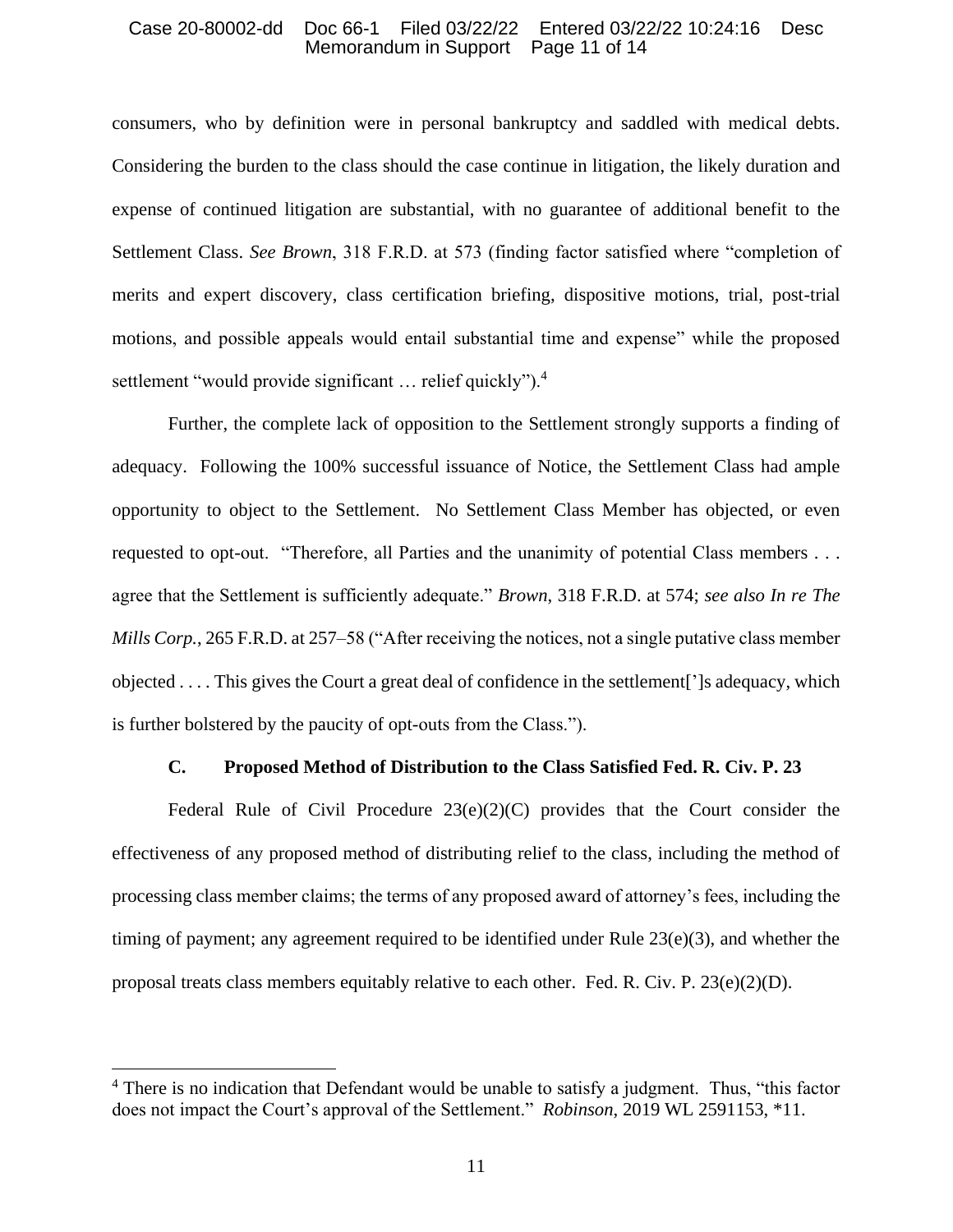Here, these considerations are easily satisfied. First, there is no claims process. The Settlement Administrator will mail checks directly to the Settlement Class Members upon final approval. Second, the requested attorneys' fees are to be paid separately from the Settlement Fund, and are contemplated to be distributed at the same time as Class Members' payments. (ECF No. 60-2 ¶¶ 36, 53-54.) Plaintiffs filed the Motion for Attorneys' Fees, Costs, and Class Representative Service Awards (ECF No. 64) fourteen (14) days prior to the deadline for Class Members to object to the Settlement and the Administrator posted the Motion papers on the Settlement Website the same date for Class Members to review. No objections were received. (Admin. Decl.  $\P$  11, 13.) Third, the only Rule 23(e)(2)(C) agreements are the Settlement Agreement (ECF No. 60-2), which the Court has preliminarily approved. Finally, the Settlement treats the Settlement Class Members equitably – the Settlement Class Members' payments will be in direct proportion to the amounts collected from each by Defendant that are at issue in the case. This differential in payments is justified given that some Class Members had more collections by Defendant than others. *See*, *e.g.*, *Clark v. Duke Univ.*, No. 16-1044, 2019 WL 2588029, \*6 (M.D.N.C. June 24, 2019) (settlement treated class members equitably relative to each other where class members' recovery was proportional to their account balances in ERISA action); *Reynolds v. Fid. Inv. Inst. Op. Co., Inc.*, No. 18-423, 2020 WL 91874, \*6 (M.D.N.C. Jan. 8, 2020) (different payments to class members based on availability of greater damages due to state law claims justified in FLSA action).

#### **III. Notice Satisfies Due Process**

Due process and Fed. R. Civ. P. 23 require that class members receive notice of the settlement and an opportunity to be heard and participate in the litigation. *See* Fed. R. Civ. P. 23(c)(2)(B); *Phillips Petroleum Co. v. Shutts*, 472 U.S. 797, 812 (1985); *Eisen v. Carlisle & Jacquelin*, 417 U.S. 156, 175–75 (1974). The interests of class members are protected when class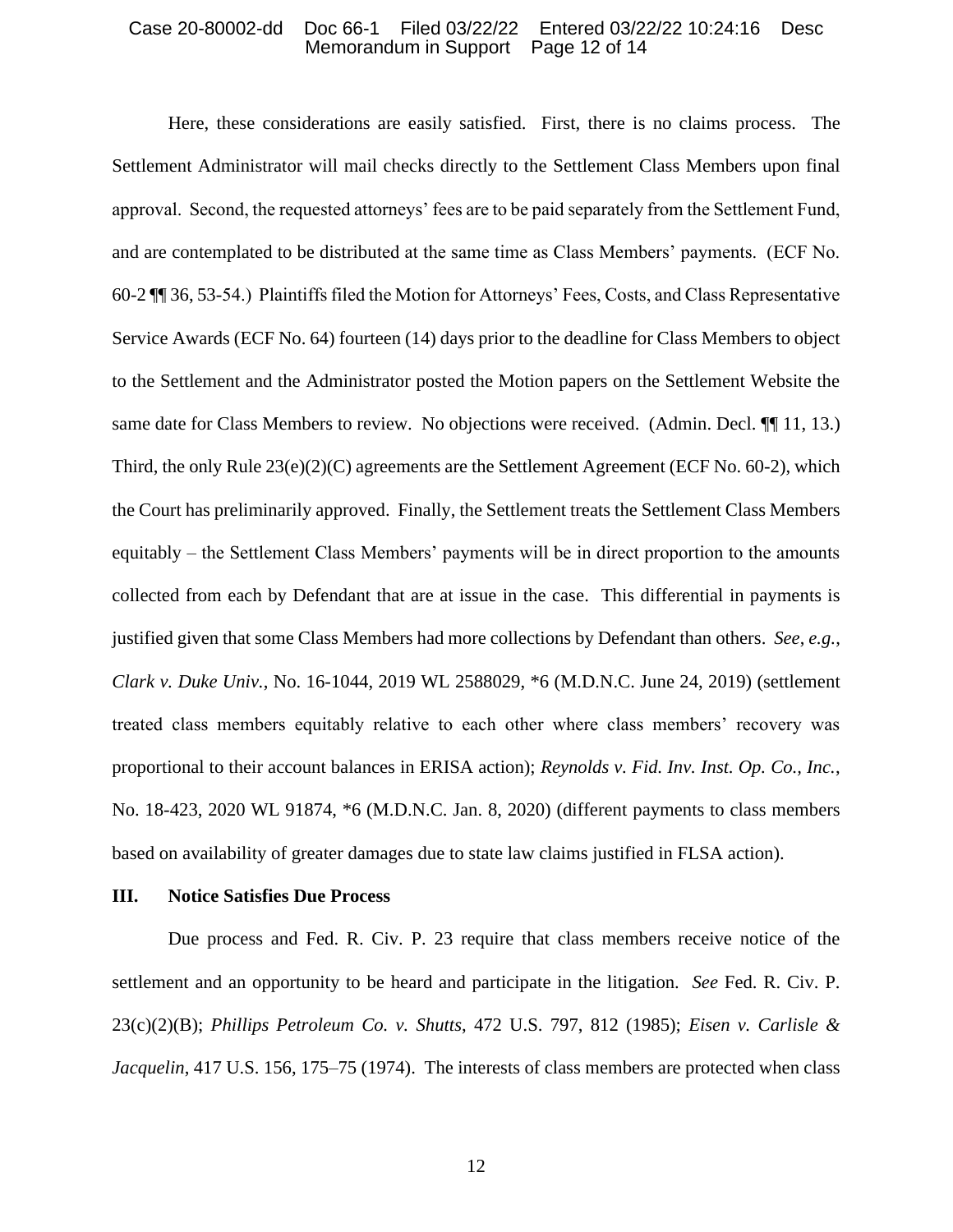members are provided with notice conveying the nature of the actions and claims, the opportunity and manner of opting out, the binding effect of the judgment, and the opportunity to enter an appearance through counsel. *Brown*, 318 F.R.D. at 574.

The Notice Plan approved here, including direct mail Notice and a long form Notice on the Settlement Website, was clear and straightforward, providing the Settlement Class Members with enough information to evaluate whether to participate in the settlement, as well as directions on how to seek further information, and met all of the requirements of Fed. R. Civ. P. 23(c)(2). The manner of providing notice also met the standards of Fed. R. Civ. P. 23 (c)(2). *Brown*, 318 F.R.D. at 574 (mailed postcard notice, and long form notice posted on website, "fulfilled the requirements of due process"); *Robinson*, 2019 WL 2591153, \*8 (finding "form and manner of notice were the best practicable notice to Class Members and satisfies due process" where notice plan consisted of direct mail notice and publication on class website).

## **IV. The Requests for Attorneys' Fees and Costs, Class Representative Service Awards, and Settlement Administration Expenses Should be Approved**

On January 21, 2022, Plaintiffs filed the Motion for Attorneys' Fees, Costs, and Class Representative Service Awards (ECF No. 64), requesting \$170,000 as attorneys' fees and costs, to be paid separately by Defendant, and \$4,000 to each of the two Class Representatives as Service Awards, as well as \$10,886 for the Settlement Administrator's expenses, to be paid from the Settlement Fund. The Motion papers were promptly posted to the Settlement Website and there have been no objections to the requested amounts. (Admin. Decl.  $\P$  11, 13.) These requests should be granted.

### **CONCLUSION**

Based on the foregoing, the Court should grant final approval of the parties' Settlement and approve the funds for distribution.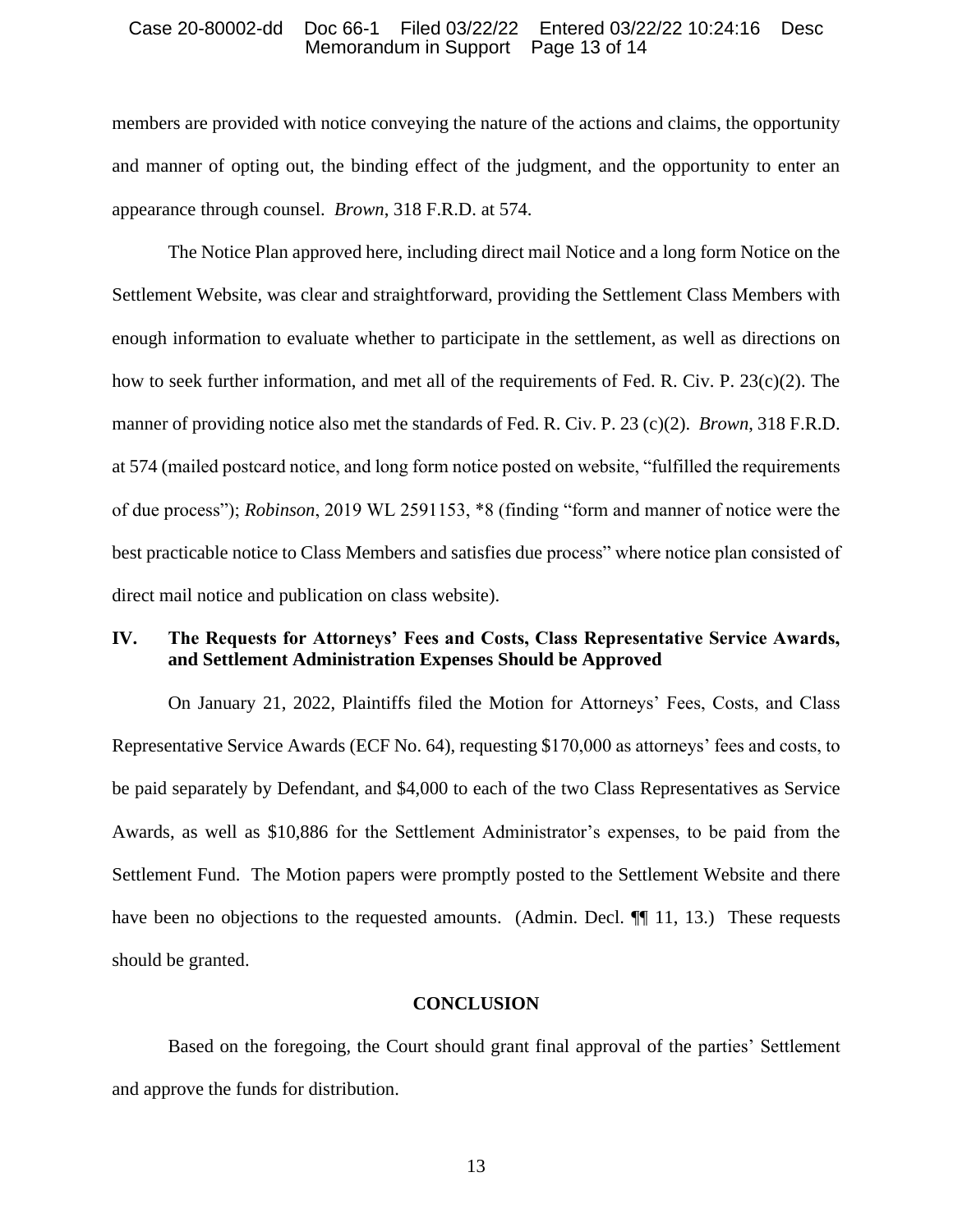Date: March 22, 2022 Respectfully submitted,

## BERGER MONTAGUE PC

By: /s/Joseph C. Hashmall E. Michelle Drake (*pro hac vice*) Joseph C. Hashmall (*pro hac vice*) 1229 Tyler Street NE, Suite 205 Minneapolis, MN 55413 Tel: (612) 594-5999 Fax: (612) 584-4470 emdrake@bm.net jhashmall@bm.net

# DAVID MAXFIELD, ATTORNEY, LLC

/s/David A. Maxfield David A. Maxfield, Fed. ID 6293 P.O. Box 11865 Columbia, SC 29211 803-509-6800 855-299-1656 (fax) dave@consumerlawsc.com

*Counsel for Plaintiffs & the Class*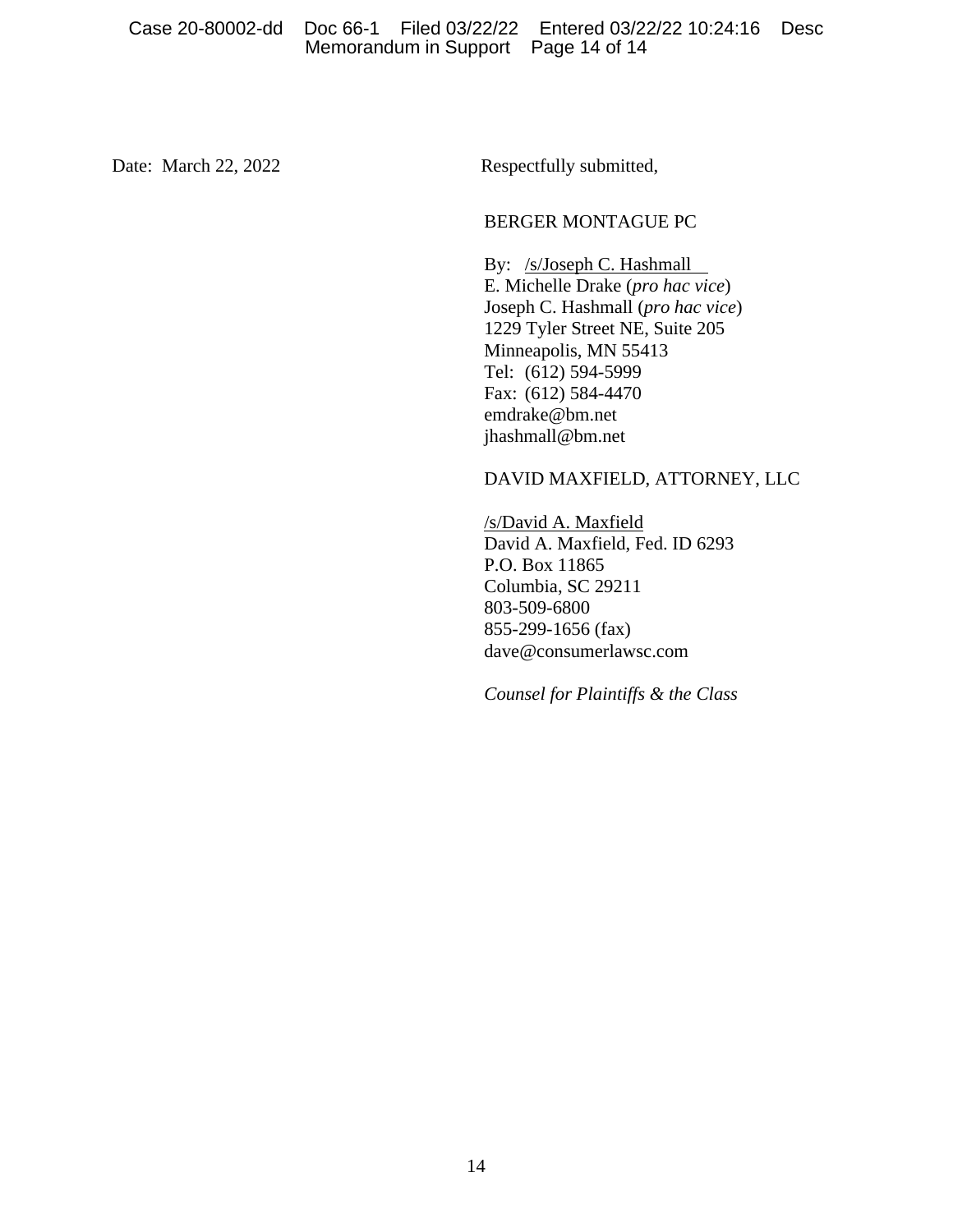# UNITED STATES BANKRUPTCY COURT DISTRICT OF SOUTH CAROLINA

| IN RE:                                                                                                    | Case Nos. (respectively)                         |
|-----------------------------------------------------------------------------------------------------------|--------------------------------------------------|
| Jeremiah F. Jones<br>Teri Denice Mayers                                                                   | 18-06304-dd, Chapter 7<br>14-00864-dd, Chapter 7 |
| Debtors.                                                                                                  |                                                  |
| Jeremiah Jones and Teri Denice Mayers,<br>individually and on behalf of all others<br>similarly situated, | Adv. Pro. No. 20-80002-dd                        |
| Plaintiffs,<br>VS.                                                                                        | DECLARATION OF JOSEPH<br><b>HASHMALL</b>         |
| Lexington Health Services District, Inc.<br>d/b/a Lexington Medical Center,                               |                                                  |

I, Joseph Hashmall, hereby declare as follows:

Defendant.

1. I am one of Class Counsel in the above-captioned matter. I submit this Declaration

in support of Plaintiffs' Motion for Final Approval.

2. Based on our substantial class action experience, Class Counsel fully endorse this

Settlement as fair and adequate.

The foregoing statement is made under penalty of perjury and is true and correct to the best of my knowledge and belief.

Date: March 22, 2022 /s/Joseph Hashmall

Joseph Hashmall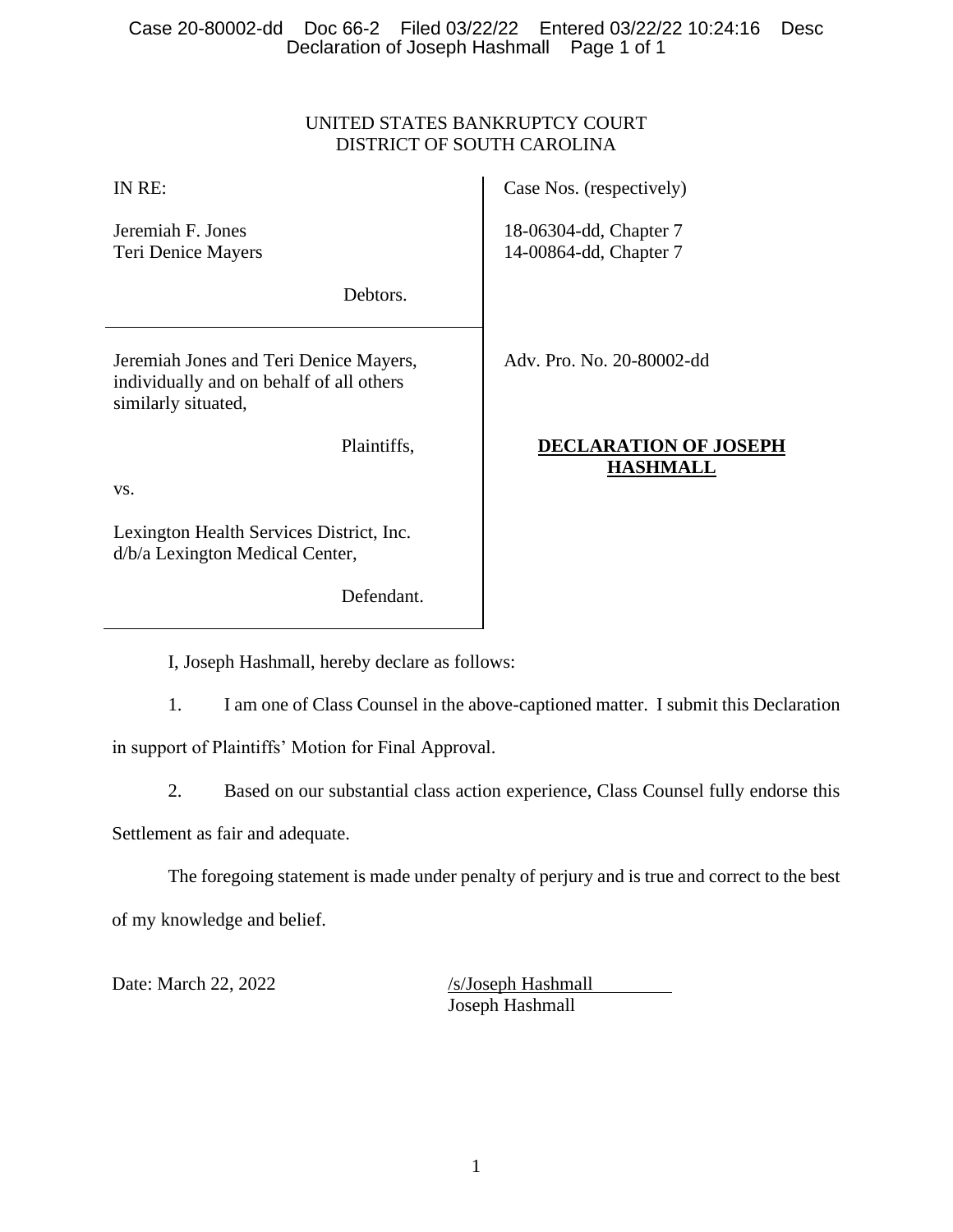# Case 20-80002-dd Doc 66-3 Filed 03/22/22 Entered 03/22/22 10:24:16 Desc Declaration of Settlement Administrator Page 1 of 3

# UNITED STATES BANKRUPTCY COURT **DISTRICT OF SOUTH CAROLINA**

| IN RE:                                                                                                           | Case Nos. (respectively)                         |
|------------------------------------------------------------------------------------------------------------------|--------------------------------------------------|
| <b>JEREMIAH F. JONES</b><br><b>TERI DENICE MEYERS</b>                                                            | 18-06304-dd, Chapter 7<br>14-00864-dd, Chapter 7 |
| Debtors.                                                                                                         |                                                  |
| <b>JEREMIAH JONES and TERI DENICE</b><br>MAYERS, individually and on behalf of all<br>others similarly situated, | Adv. Pro. No. 20-80002-dd                        |
| Plaintiffs,                                                                                                      |                                                  |
| VS.                                                                                                              |                                                  |
| Lexington Health Services District, Inc. d/b/a<br>Lexington Medical Center,                                      |                                                  |
| Defendant                                                                                                        |                                                  |

# **DECLARATION OF AMERICAN LEGAL CLAIM SERVICES, LLC** DUE DILIGENCE IN SETTLEMENT ADMINISTRATION

I, Keith Salhab, declare as follows:

- 1. I am a competent adult, over the age of eighteen, and this declaration is based on my personal knowledge.
- 2. I am Director of Operations at American Legal Claim Services, LLC ("ALCS"). ALCS was appointed by the Court to serve as the Settlement Administrator to administer the terms of the Settlement Agreement. I am responsible for overseeing the dissemination of notice to the Class, and processing requests for exclusion and objection.

# **CAFA Noticing**

3. On December 8, 2021, ALCS mailed, via certified mail, a Notice of Proposed Class Action Settlement pursuant to 28 U.S.C. § 1715 (the "CAFA Notice") to the United States Attorney General and the Attorneys General of the following states: Arkansas, Georgia, Ohio, South Carolina, and Texas. The CAFA Notice package contained a cover letter on behalf of the Defendants Lexington Health Services District, Inc. as well as a CD-ROM that included the following exhibits: (1) the Class Action Complaint; (2) Answer to Class Action Complaint; (3) Class Action Settlement Agreement; (4) Plaintiff's Unopposed Motion for Preliminary Approval of Proposed Class Action Settlement; and (5) List of Estimated Number of Class Members in Each State.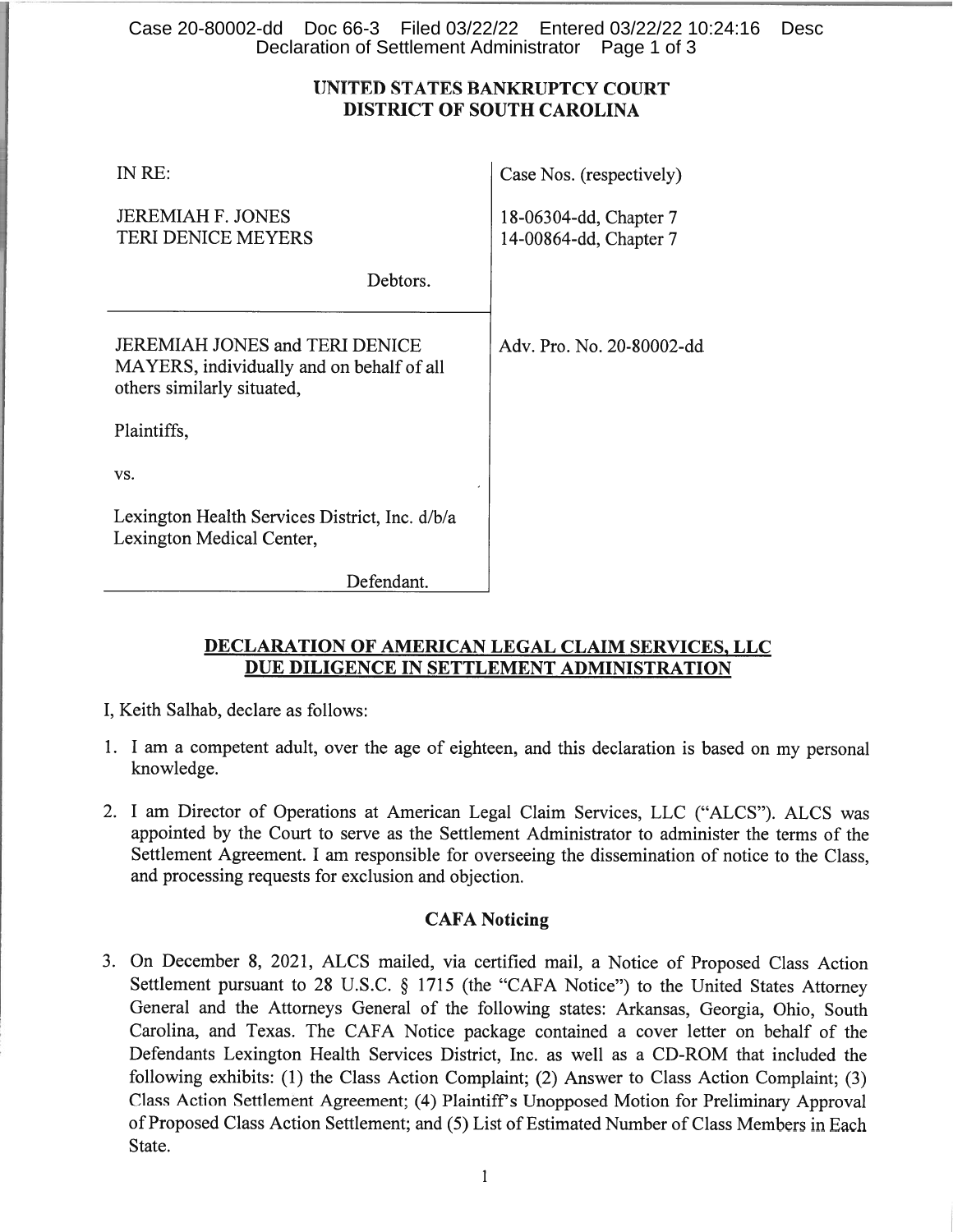# Data Preparation & Analysis

4. Counsel for Defendant provided ALCS with a spreadsheet representing the Settlement Class. The Class List contained names associated with 172 individuals and their mailing addresses. During preparation of the Class List for mailing, ALCS identified 1 duplicative record based on name, address, and social security number. This duplicate was removed from the mailing list for a final count of 171 individuals ("Class Members"). Throughout the noticing process, ALCS utilized several means of ensuring the most accurate addresses for class members. These methods included National Change of Address through the USPS, skip-tracing, and manual updates from class members.

# **Notice Campaign**

- 5. Prior to mailing, all mailing addresses were checked against the National Change of Address (NCOA) database maintained by the USPS. In addition, the addresses were also certified via the Coding Accuracy Support System (CASS) to ensure the quality of the zip code and verified through Delivery Point Validation (DPV) to verify the accuracy of the address.
- 6. On December 22, 2021, ALCS directed the Class Notice to be mailed to 171 Class Members. The Class Notice consisted of a short-form postcard which instructed Class Members to the settlement website for more information.
- 7. ALCS processed mail returned by the USPS. Class Notices returned to ALCS as non-delivered were re-mailed to the forwarding address affixed thereto. If no forwarding information was provided by the USPS, ALCS utilized Lexis Nexis batch address search to obtain a current address and promptly re-mailed Class Notices where updated current addresses were found. If an updated address was not found or if the re-mailed postcard was returned by the USPS a second time it was not re-mailed a third time and was deemed undeliverable.
- 8. Of the 171 Notices mailed, 3 Notices were returned by the USPS and processed by ALCS, as of the date of this declaration. Of those, 3 had forwarding information attached or an updated address was found using commercially reasonable means. ALCS re-mailed the Notice Packages to the updated address. As of the date of this declaration, 0 notices are deemed undeliverable.

# **Noticing Campaign Summary**

9. The following is a summary of the noticing, as of the date of this declaration:

| <b>Mail Notices</b>                                                |          | Percentage of<br><b>Class Members</b> |
|--------------------------------------------------------------------|----------|---------------------------------------|
|                                                                    | $^{(#)}$ | $(\%)$                                |
| <b>Total Class Members</b>                                         | 171      | 100.00%                               |
| Class Members to Whom Notice Was Deemed Delivered                  | 171      | 100.00%                               |
| Class Members to Whom Notice Was Deemed Undeliverable <sup>1</sup> |          | $0.00\%$                              |
| or for Whom No Address Was Located                                 |          |                                       |

 $<sup>1</sup>$  ALCS continues to receive and process mail, for which no forwarding address is available. The number of pieces of this</sup> type of mail will likely increase and the presumed delivery rate will be reduced as processing continues.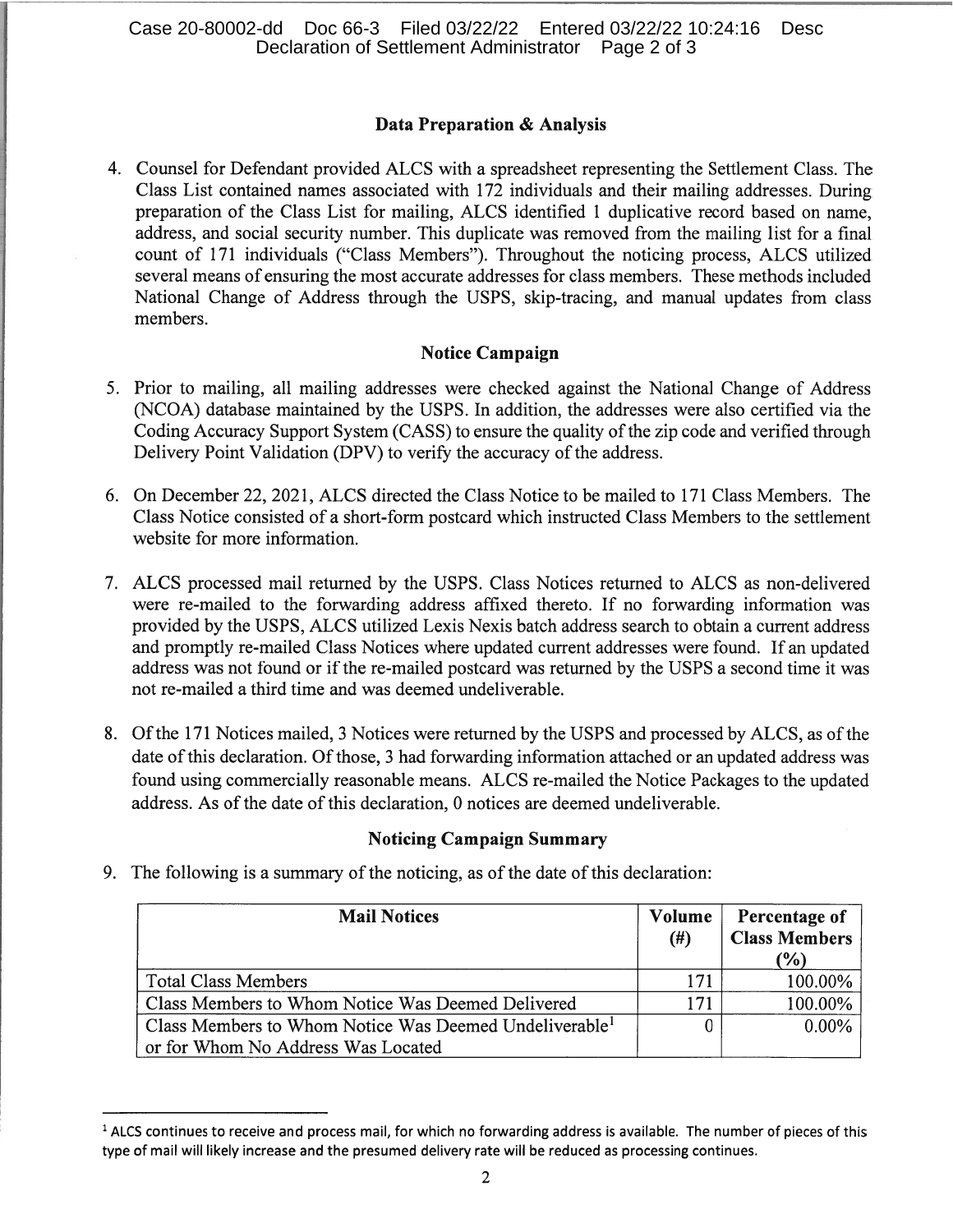## Case 20-80002-dd Doc 66-3 Filed 03/22/22 Entered 03/22/22 10:24:16 Desc Declaration of Settlement Administrator Page 3 of 3

## **Exclusions**

10. The Class Notice informed each respective Class Members that they may exclude from the proposed class action settlement. The notice further states that Class Members who wish to exclude themselves must submit a written statement requesting exclusion. The postmark deadline for valid Requests for Exclusion is February 5, 2022. As of the date of this declaration, ALCS has not received any requests for exclusions from Class Members.

## **Objections**

11. The Class Notice informed Class Members that if they wish to object to the Agreement, they must provide a written statement to the Court and serve it upon Counsel for the Parties postmarked by February 5, 2022. As of the date of this declaration, ALCS is not aware of any Objections.

### **Telephonic Assistance Program**

12. On December 22, 2021, ALCS published a dedicated toll-free phone number to provide answers to Class Member questions. The toll-free number provided a voice response unit listing of questions and answers to frequently asked questions.

#### **Case Information Website**

 $13.$  On December 22. 2021, **ALCS** established a case information website at. www.jonesclassaction.com. The site provided access to view and download the settlement agreement, preliminary approval order, order extending deadline to object to attorney fees and other documents deemed important by the Parties. Further the site provided Class Members to view answers to frequently asked questions and to see key dates relating to the case. On January 21, 2022, ALCS posted Plaintiff's Motion for Attorneys' Fees, Costs, and Named Plaintiff Service Awards to the settlement website.

I declare under penalty of perjury pursuant to the laws of the State of Florida that the foregoing is true and correct to the best of my knowledge. Executed on March 15, 2022, at Jacksonville, Florida.

Keith Salhab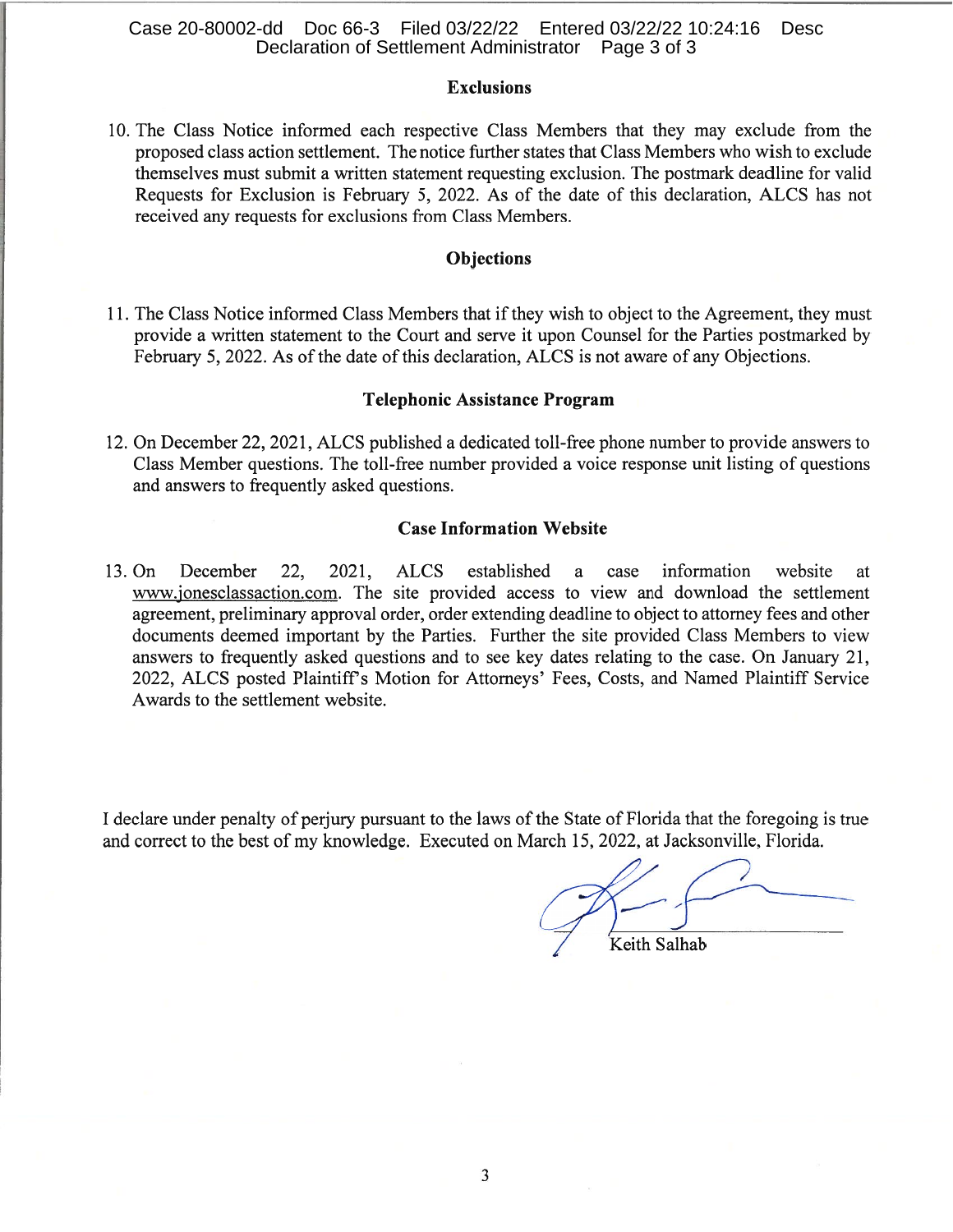# **UNITED STATES BANKRUPTCY COURT DISTRICT OF SOUTH CAROLINA**

| IN RE:                                                                                                    | Case Nos. (respectively)                         |
|-----------------------------------------------------------------------------------------------------------|--------------------------------------------------|
| Jeremiah F. Jones<br>Teri Denice Mayers                                                                   | 18-06304-dd, Chapter 7<br>14-00864-dd, Chapter 7 |
| Debtors.                                                                                                  |                                                  |
| Jeremiah Jones and Teri Denice Mayers,<br>individually and on behalf of all others<br>similarly situated, | Adv. Pro. No. 20-80002-dd                        |
| Plaintiffs,                                                                                               |                                                  |
| VS.                                                                                                       |                                                  |
| Lexington Health Services District, Inc.<br>d/b/a Lexington Medical Center,                               |                                                  |
| Defendant.                                                                                                |                                                  |

# **FINAL APPROVAL ORDER**

This matter, having come before the Court on Plaintiffs' Motion for Final Approval of the proposed class action settlement with Defendant Lexington Health Services District, Inc. d/b/a Lexington Medical Center ("LMC"), the Court having considered all papers filed and arguments made with respect to the settlement, and having provisionally certified a Settlement Class, and the Court, being fully advised finds that:

1. On April 5, 2022, the Court held a Final Approval Hearing, via public Zoom, at which time the parties were afforded the opportunity to be heard in support of or in opposition to the settlement.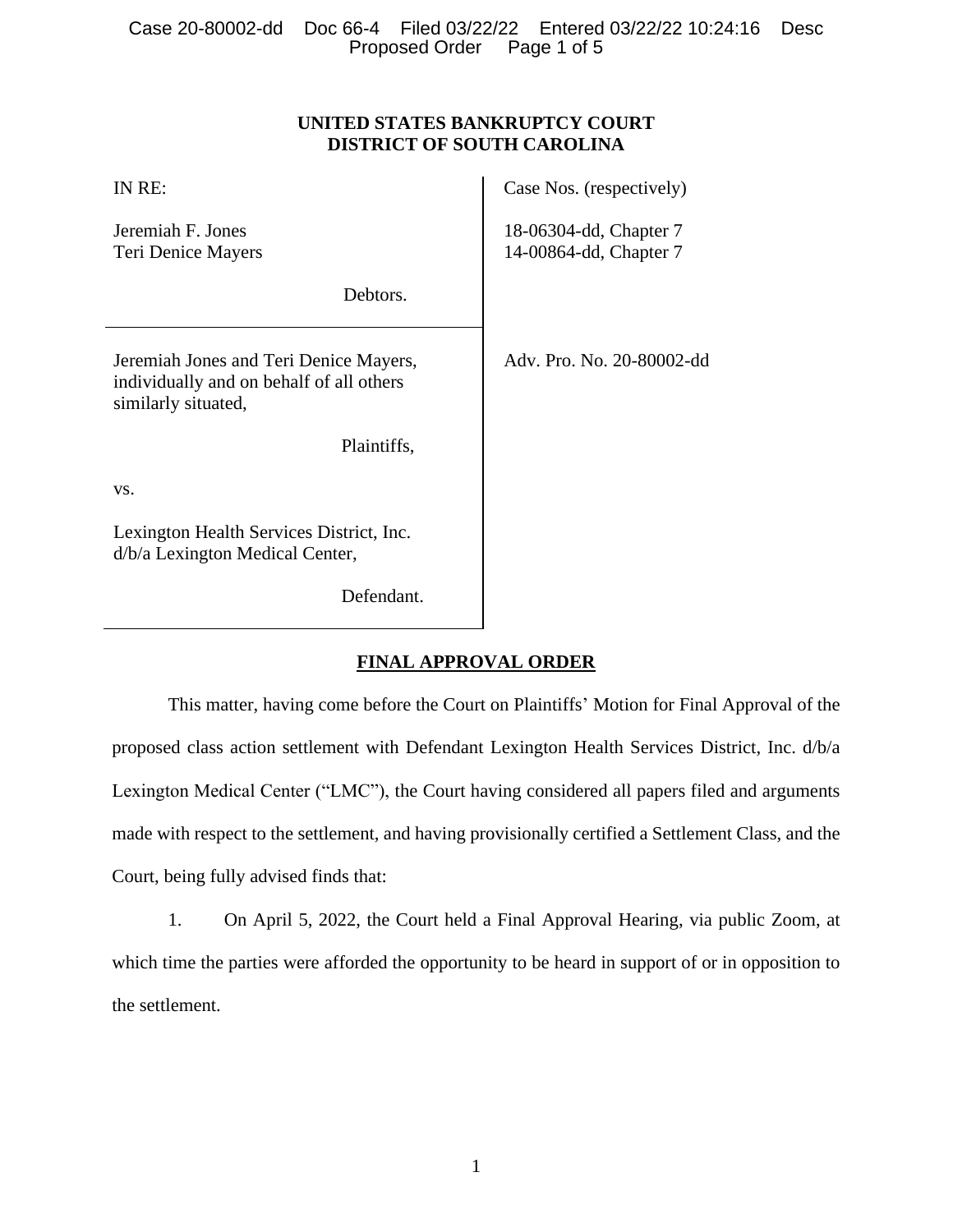2. Certification for settlement purposes of the Settlement Class, as defined by the Settlement Agreement and the Preliminary Approval Order, is appropriate pursuant to Rule 23(a), and (b) of the Federal Rules of Civil Procedure.

3. Notice to the Settlement Class required by Fed. R. Civ. P. 23(e) has been provided in accordance with the Settlement Agreement and the Preliminary Approval Order. Such Notice has been given in an adequate and sufficient manner, constitutes the best notice practicable under the circumstances, and satisfies Fed. R. Civ. P. 23(e) and due process.

4. The Settlement Agreement was arrived at as a result of arms' length negotiations conducted in good faith by counsel for the Parties, and is supported by the Parties.

5. The settlement, as set forth in the Settlement Agreement, is fair, reasonable, and adequate to the members of the Settlement Class, in light of the complexity, expense, and duration of litigation, and the risks involved in establishing liability, damages, and in maintaining the class action through trial and appeal.

6. The relief provided in the settlement constitutes fair value given in exchange for the release of claims.

7. No persons have excluded themselves from the Settlement Class in accordance with the provisions of the settlement and the Preliminary Approval Order.

8. The Parties and each Class Member have irrevocably submitted to the exclusive jurisdiction of this Court for any suit, action, proceeding, or dispute arising out of the Settlement Agreement.

9. It is in the best interests of the Parties and the Settlement Class Members and consistent with principles of judicial economy that any dispute between any Settlement Class Member (including any dispute as to whether any person is a Settlement Class Member) and any

2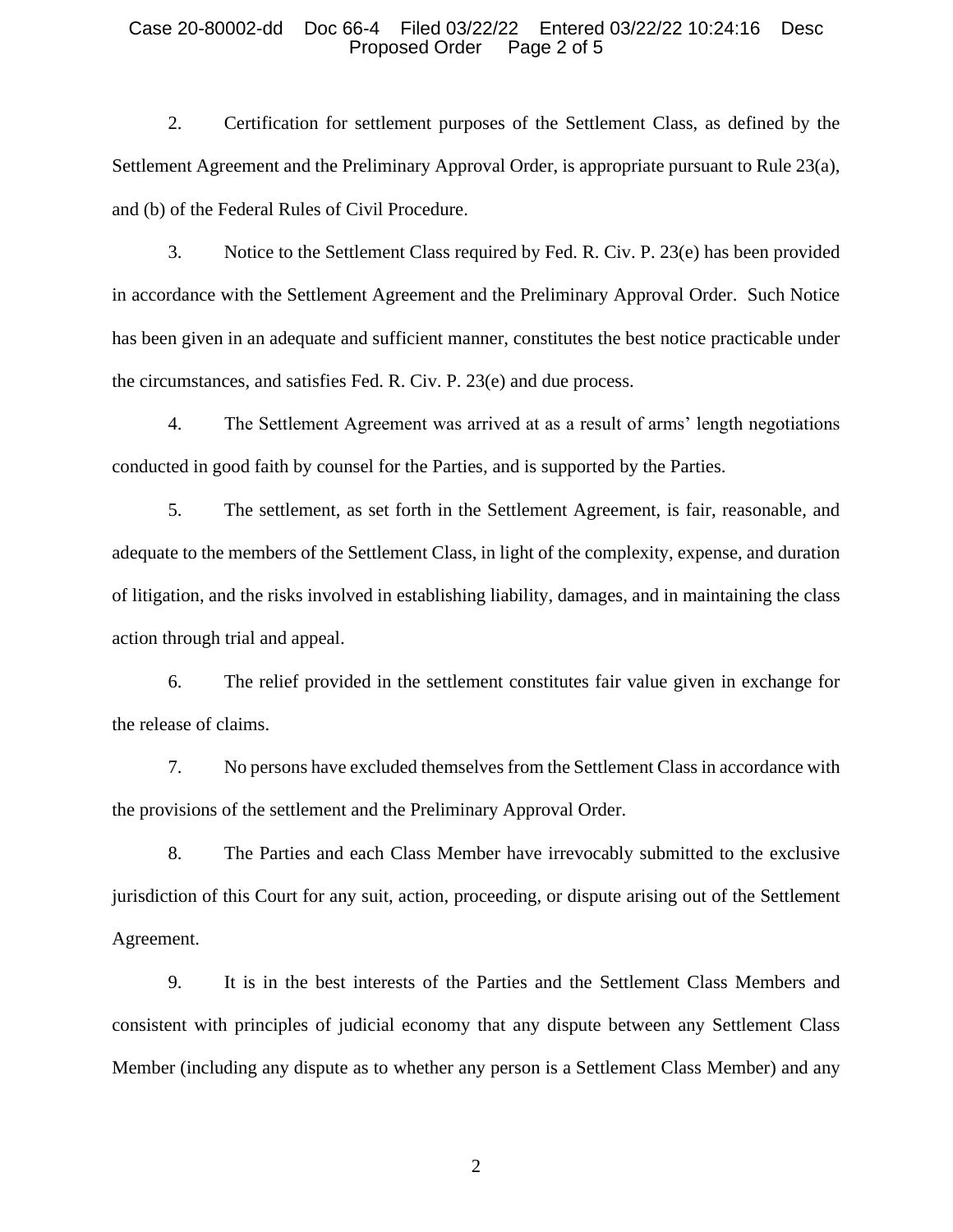Released Party, which in any way relates to the applicability or scope of the Settlement Agreement or the Final Approval Order, should be presented exclusively to this Court for resolution.

### IT IS THEREFORE ORDERED, ADJUDGED AND DECREED THAT:

10. This action is a class action against LMC on behalf of a class of consumers that has been defined as follows: every person who declared bankruptcy within South Carolina whose discharged or stayed debt to Lexington Medical was collected by Lexington Medical through the Setoff Debt Collection Program or who made a payment to Lexington Medical on a discharged or stayed debt after receiving a Setoff Debt Collection Program notice in the tax years 2017, 2018 and 2019. The Settlement Class does not include Defendant's officers, directors, and employees; Defendant's attorneys; Plaintiff's attorneys; any Judge overseeing or considering the approval of the Settlement together with members of their immediate family and any judicial staff.

11. The Settlement Agreement submitted by the Parties for the Settlement Class is finally approved pursuant to Rule 23(e) of the Federal Rules of Civil Procedure as fair, reasonable, and adequate and in the best interests of the Settlement Class. The Settlement Agreement shall therefore be deemed incorporated herein and the proposed settlement is finally approved and shall be consummated in accordance with the terms and provisions thereof, except as amended or clarified by any subsequent order issued by this Court.

- 12. There were no objections to the settlement.
- 13. This action is hereby dismissed on the merits, with prejudice and without costs.

14. As agreed by the parties in the Settlement Agreement, upon the Effective Date, the Released Parties shall be released and discharged in accordance with the Settlement Agreement.

3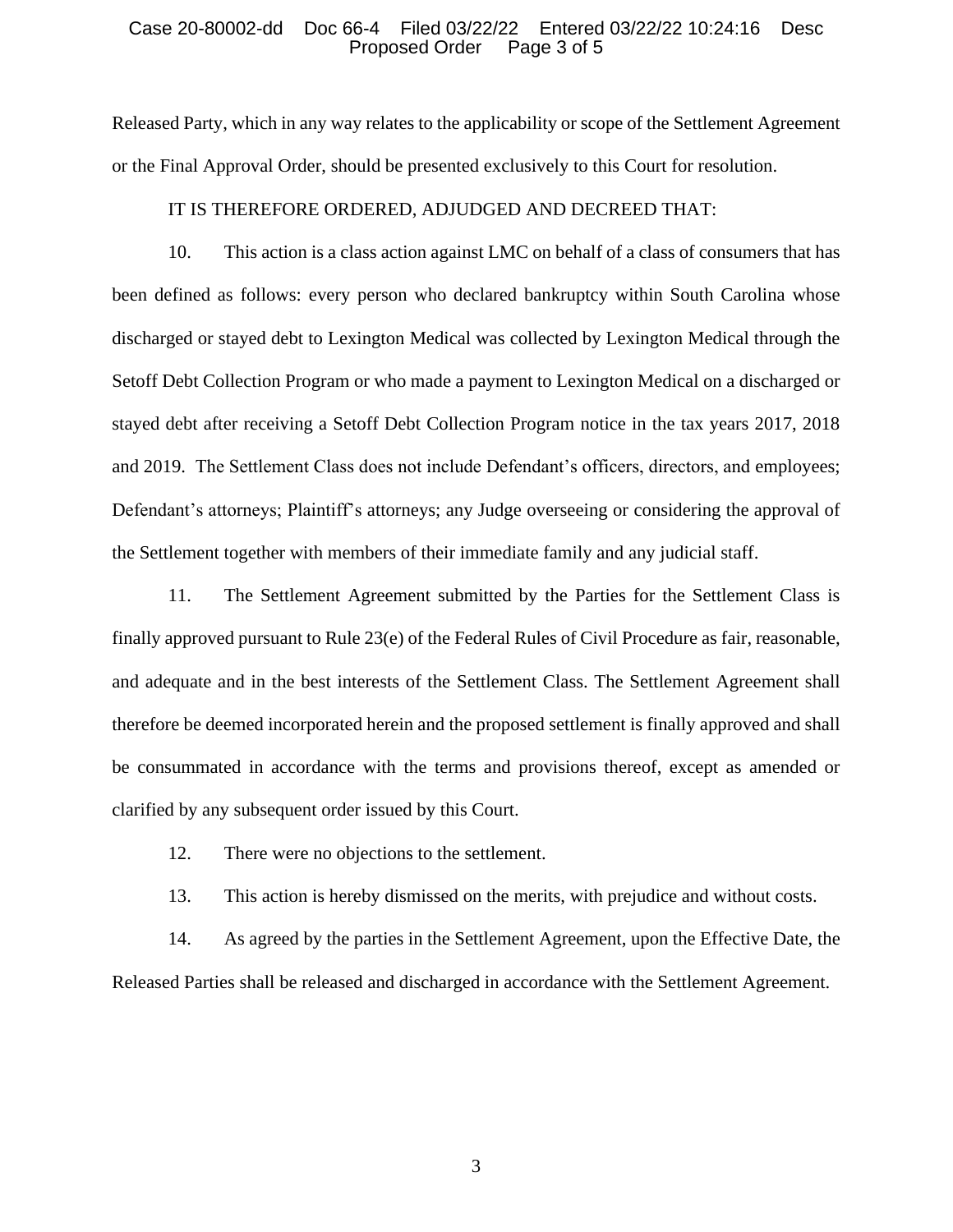15. Each Settlement Class Member is permanently barred and enjoined from instituting, maintaining, or prosecuting, either directly or indirectly, any lawsuit that asserts Released Claims against the Released Parties.

16. Without affecting the finality of this judgment, the Court hereby reserves and retains jurisdiction over this settlement, including the administration and consummation of the settlement. In addition, without affecting the finality of this judgment, the Court retains exclusive jurisdiction over Defendant and each member of the Settlement Class for any suit, action, proceeding or dispute arising out of or relating to this Order, the Settlement Agreement or the applicability of the Settlement Agreement. Without limiting the generality of the foregoing, any dispute concerning the Settlement Agreement, including, but not limited to, any suit, action, arbitration or other proceeding by a Settlement Class Member in which the provisions of the Settlement Agreement are asserted as a defense in whole or in part to any claim or cause of action or otherwise raised as an objection, shall constitute a suit, action or proceeding arising out of or relating to this Order. Solely for purposes of such suit, action or proceeding, to the fullest extent possible under applicable law, the parties hereto and all members of the Settlement Class are hereby deemed to have irrevocably waived and agreed not to assert, by way of motion, as a defense or otherwise, any claim or objection that they are not subject to the jurisdiction of this Court, or that this Court is, in any way, an improper venue or an inconvenient forum.

17. Upon consideration of Class Counsel's application for fees and costs, the Court awards \$170,000 as reasonable attorneys' fees and reimbursement for reasonable out-of-pocket expenses, to be paid separately from the Class' Settlement Fund.

18. Upon consideration of the application for individual service awards, Named Plaintiff Jeremiah Jones and Named Plaintiff Teri Denice Mayers are each awarded the sum of

4